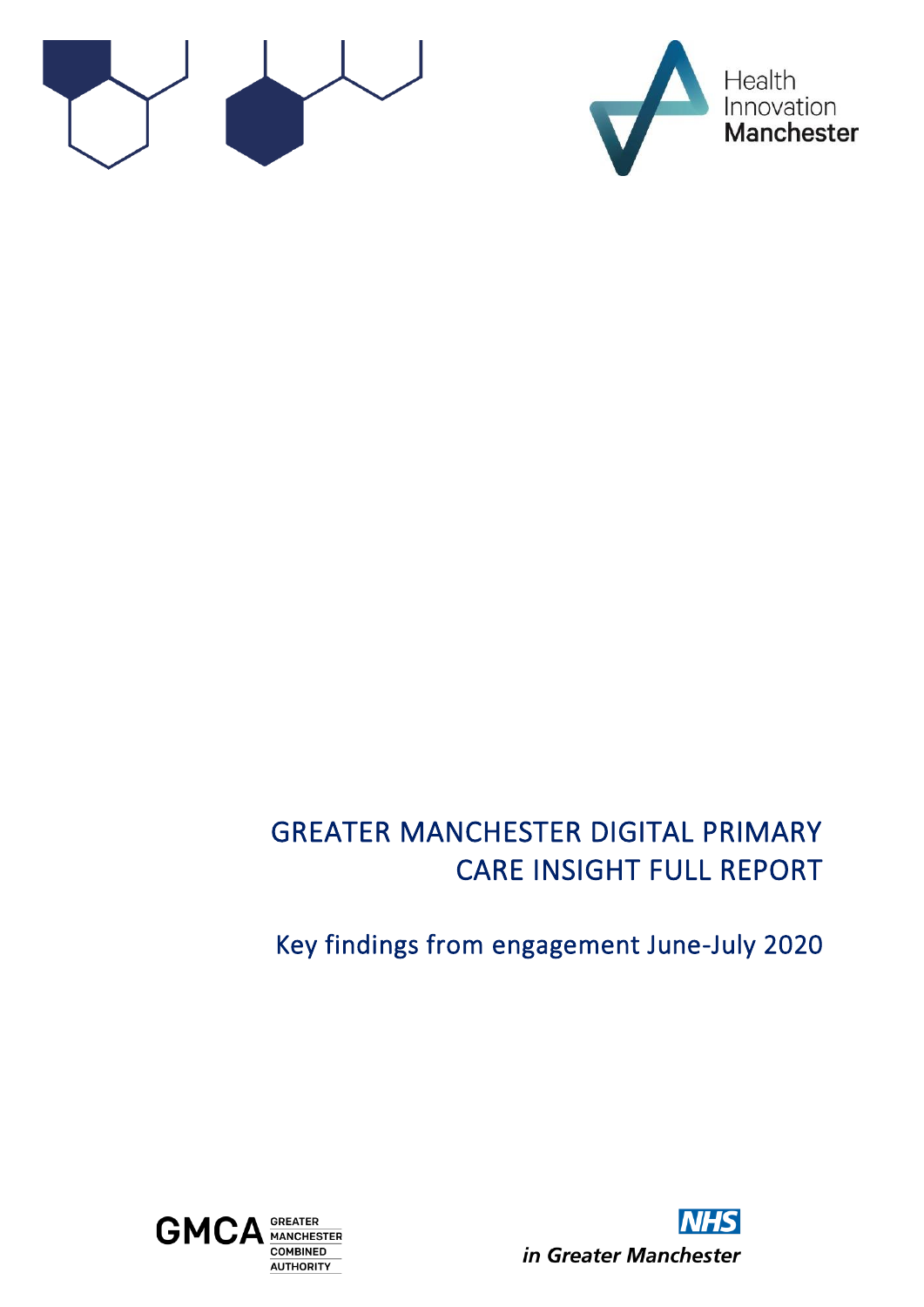



# TABLE OF CONTENTS

| 6 OPPORTUNITIES TO SUPPORT SUCCESSFUL IMPLEMENTATION OF DIGITAL TOOLS 20 |  |
|--------------------------------------------------------------------------|--|
|                                                                          |  |
|                                                                          |  |
|                                                                          |  |
|                                                                          |  |



Page 2 of 24

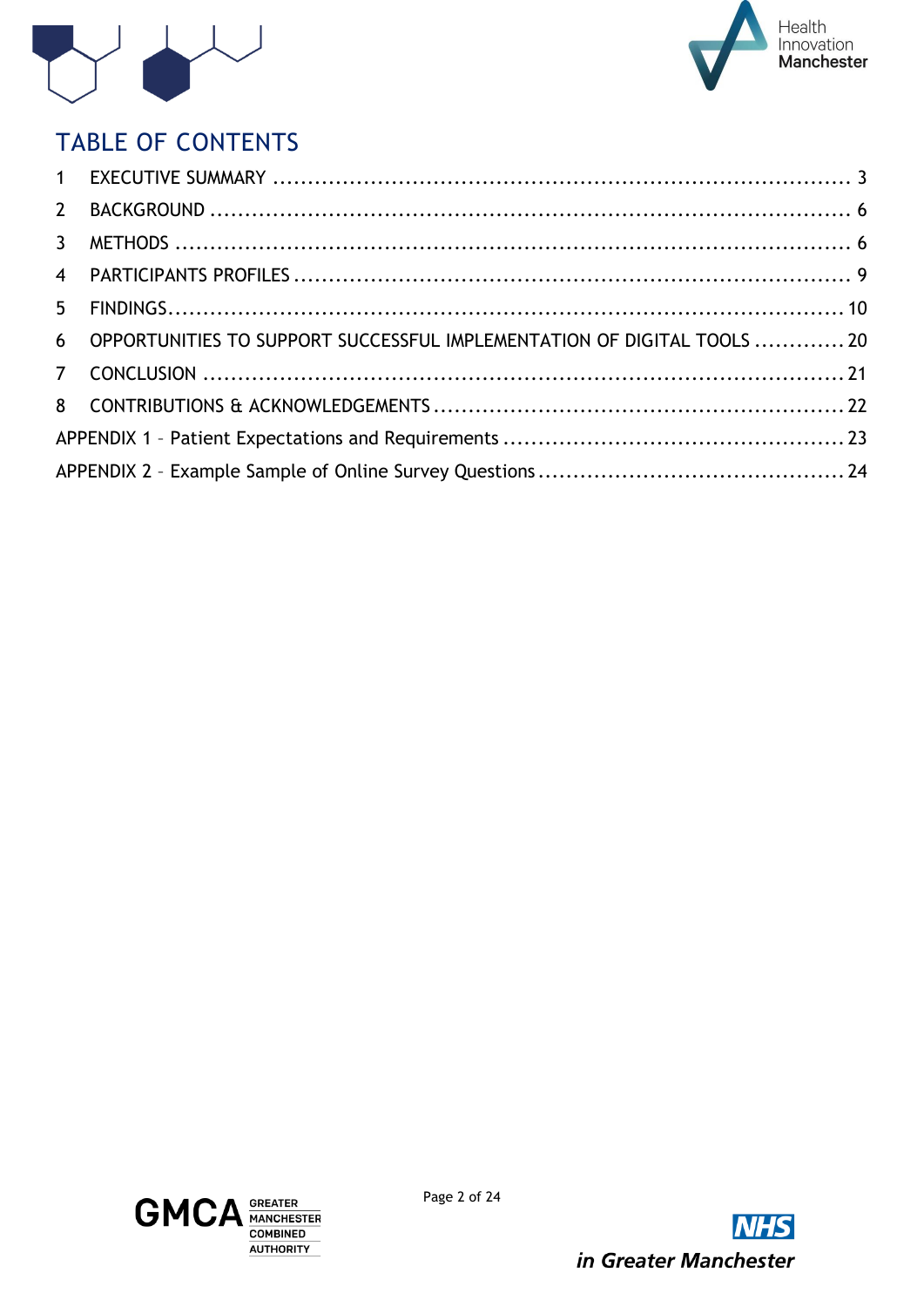



## <span id="page-2-0"></span>**EXECUTIVE SUMMARY**

This report provides the detailed insights derived from involving and engaging the citizens of Greater Manchester (GM) to test the assumptions of the GM Digital Primary Care Outcomes and Standards Framework. This framework was co-produced and led by Health Innovation Manchester (HInM) as an output of user-centred design workshops (May and June 2020) with GPs, practice managers, health and care managers, technical experts and the public. A wider engagement plan was then designed to enable more extensive feedback on components of the framework to further inform the digital transformation of primary care services.

The HInM Public and Community Involvement and Engagement (PCIE) team worked in partnership with members of our core PCIE panel and the Greater Manchester PCIE forum to co-design and conduct a range of engagement activities during June and July 2020. These activities included an online survey circulated widely to engage a broad range of citizens from across GM (449 respondents). In order to include the voices of seldom heard communities or those who commonly have high levels of need for primary care services we also conducted one-to-one telephone interviews (5 participants) and online discussion groups (26 participants) focused on the following:

- Over 70s
- People living with mental health issues and/ or learning difficulties
- People from Black and Minority Ethnic Groups, including where English is not a first language
- People shielding due to long-term conditions

The findings of the Digital Primary Care Engagement Programme highlight some positive experiences, negative experiences and common areas for improvement. Survey responses and discussion groups indicated a high level of agreement regarding the importance of the patient expectations included in the outcomes and standards framework (see appendix 1). Comments provided by survey respondents and within online discussions raised key issues mapping to four domains for patient outcomes within the framework as follows:

## **Getting access to GP services including online**

- Many respondents to the survey reported experiences of efficient and good access to primary care (almost half of comments) whilst social distancing has been in place
- Participants in the discussion groups also described a high level of confidence that they could access primary care when needed, and recognised the potential for digital tools to improve access whilst easing pressures within the NHS
- Almost one third of survey comments were reporting barriers to getting access, including problems with the technologies being used and difficulty getting through by telephone
- Many participants in focus groups were concerned about difficulties with using digital tools and both survey respondents and focus group participants highlighted the need for support for those without skills or technologies needed (e.g. digital devices / internet connection)

## **Receiving personalised care with choice regarding how to access services with the right professional**

- Discussion group participants talked about the potential role for digital tools to enhance the patient experience especially for people who might otherwise have difficulty getting to a surgery
- Survey and discussion group participants commonly reported difficulties getting a response by telephone and having no choice regarding preferred type of consultation or professional



Page 3 of 24



in Greater Manchester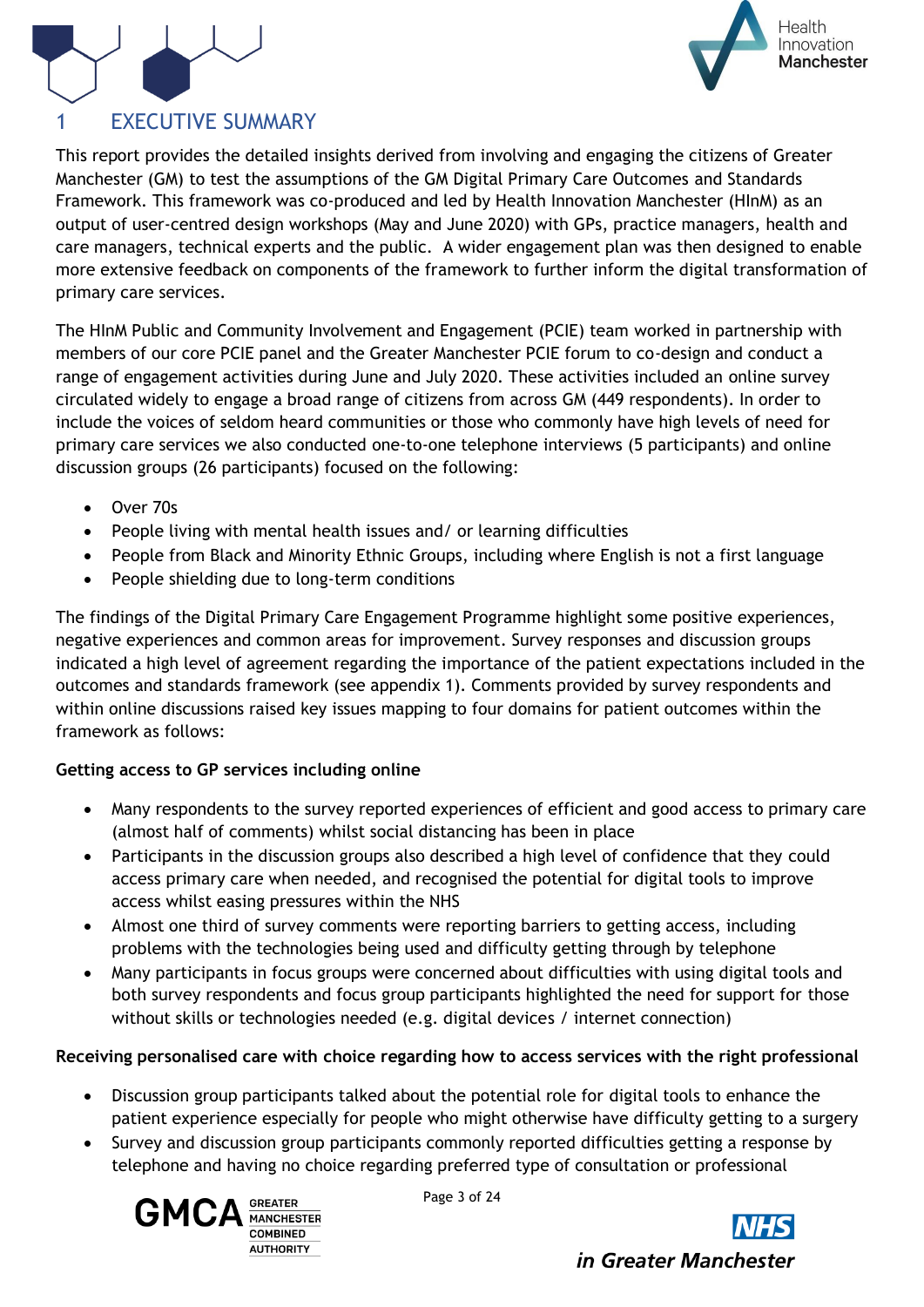



- Both the survey respondents and discussion groups indicated concerns regarding communication barriers associated with remote consultations, and things that might be missed by not having a face-to-face appointment (e.g. getting the wrong diagnosis, or being prescribed medication without examination)
- Communication issues were viewed as especially important for people who are already disadvantaged e.g. people where English is not a first language; older people with complex health problems; people with communication impairments or mental health problems

## **Empowerment and support for self-management and care**

- Survey comments were mixed with some indicating a greater sense of control, whereas some felt disempowered often due to lack of choice or lack of continuity to support self-management
- Both survey and discussion group participants commonly mentioned the need for improved information and guidance to support the new ways of delivering services in plain language and accessible formats.
- There was concern from survey respondents and discussion group participants that people who are already disadvantaged could be disempowered by the changed services
- Discussion groups thought that self-management could be improved with digital tools but there needs to be good organisation, such as support for patients to prepare for a remote consultation and good follow up

## **Support for carers to access services for someone they care for**

- Positive comments to the survey indicated respondents commonly felt confident that they could access services on behalf of someone they care for
- A number of survey respondents and discussion group participants mentioned organisational barriers making access difficult especially when carers did not share the same GP as the person they care for
- Survey respondents and discussion groups stressed the need for staff to consider communications barriers such as hearing impairments or language barriers, and the need to ensure good communication with carers

Additional key issues raised across the public engagement work include:

- Digital solutions should be co-designed to ensure they are user-friendly. This should include involving patients with limited digital literacy and/or additional needs.
- The public need reassurance that GP's and other health care professional are adequately trained to provide remote consultations and triage
- People would like information and reassurance that their personal data is safe and secure



Page 4 of 24

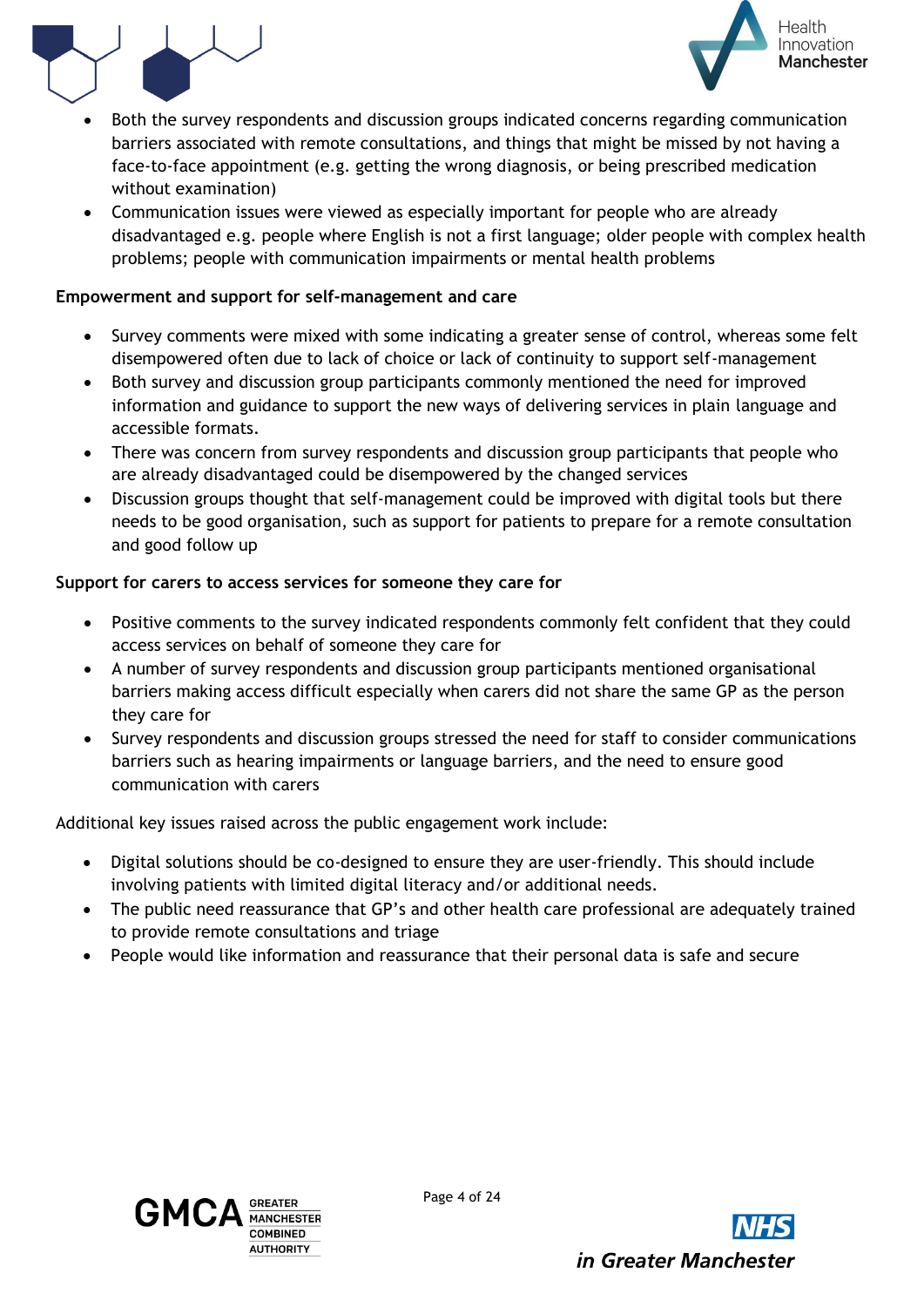



## **Conclusions**

The engagement programme indicated widespread agreement on the importance of outcomes identified in the GM Digital Primary Care Outcomes and Standards Framework that has been developed with public members, GPs, practice managers, health and care managers and technical experts.

It is positive that a high proportion of people responding to the survey and participating in discussions reported positive experiences of getting access to primary care using digital tools at a time of rapid service change during the pandemic.

The programme has also highlighted many concerns and experiences of barriers in accessing primary care providing insights into areas for future improvement, as well as training and support needs to ensure positive and equitable outcomes.



Page 5 of 24

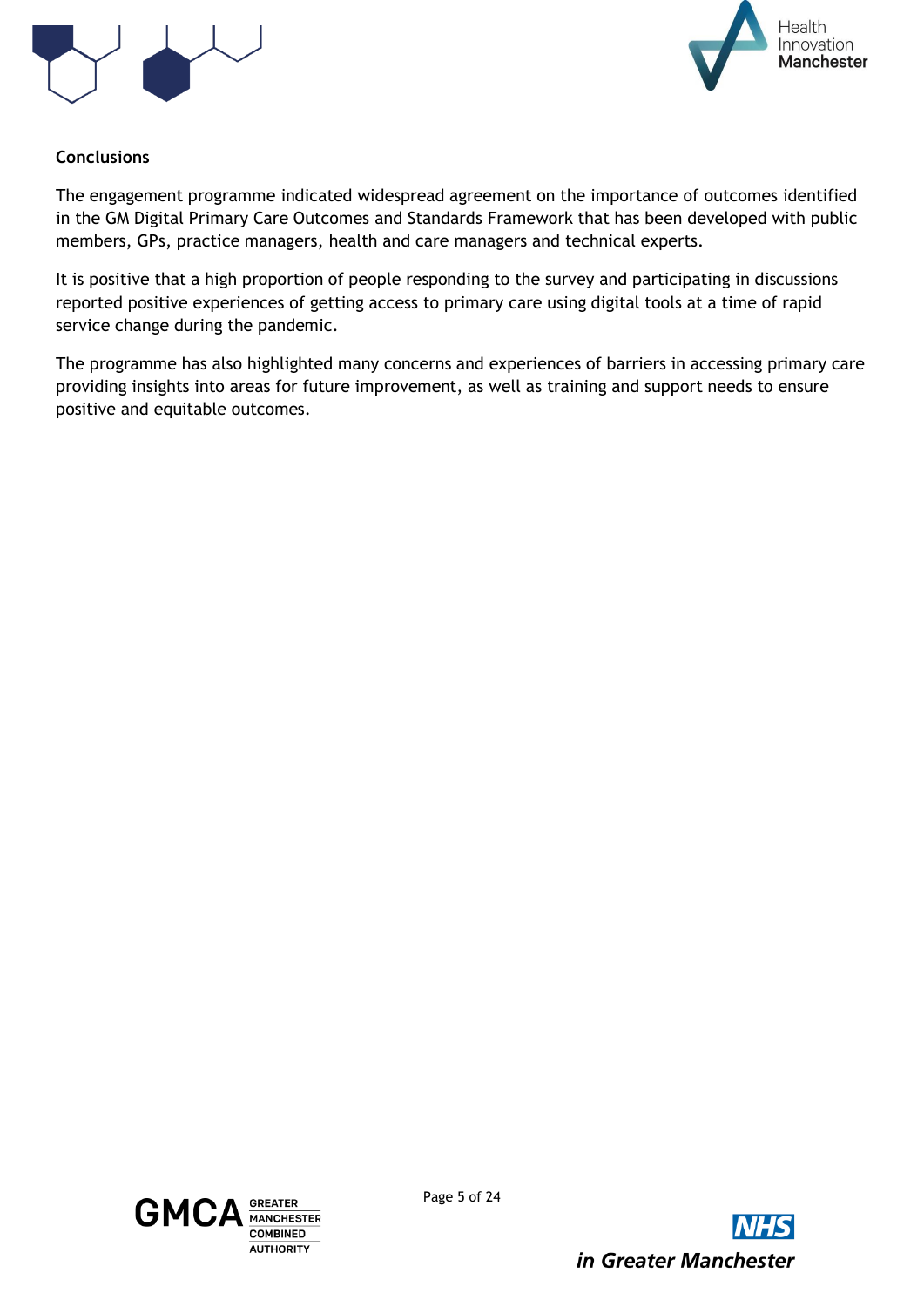



## <span id="page-5-0"></span>2 BACKGROUND

In response to the spread of COVID-19 and social distancing requirements there has been a rapid increase in the use of digital tools to support patient access to primary care. NHS figures suggest that the share of GP appointments that were undertaken remotely has risen considerably over the past few months (February to May 2020). This is a significant change for many patients, clinicians and practice staff.

To ensure that the digital transformation of primary care services across GM has consistent standards and outcomes, HInM has developed the GM Digital Primary Care Outcomes and Standards Framework. The framework will support the implementation of digital platforms in GP practices across the GM footprint by setting standards and identifying outcomes that will maintain high quality and consistent patient care.

It is key that primary care services align to the needs of the GM population and as the use of digital tools has increased so quickly it is essential that people using these services are able to influence how they are delivered. The GM Digital Primary Care Outcomes and Standards Framework was co-designed through a series of design groups comprising representatives from across GM including public members, GPs, practice managers, health and care managers and technical experts. To gather further feedback a programme of wider public community involvement and engagement activities has been carried out to test assumptions and inform further development of the draft outcomes and standards framework.

## <span id="page-5-1"></span>3 METHODS

## **Summary of involvement and engagement activities**

The HInM Public and Community Involvement and Engagement (PCIE) team worked in partnership with members of our core PCIE panel and the Greater Manchester PCIE forum to co-design and conduct a range of engagement activities during June and July 2020. These activities included an online survey circulated widely to engage a broad range of citizens from across GM (449 respondents). In order to include the voices of seldom heard communities or those who commonly have high levels of need for primary care services we also conducted one-to-one telephone interviews (5 participants) and online discussion groups (26 participants) focused on the following:

- Over 70s
- People living with mental health issues and/ or learning difficulties
- People from Black and Minority Ethnic Groups, including where English is not a first language
- People shielding due to long-term conditions

## **Survey co-design design, recruitment and participation**

The survey was co-designed by the HInM PCIE team in partnership with the two public contributors who had also taken part in the design workshops for the digital primary care outcomes framework (Nasrine Akhtar and Nick Filer). Questions focused on five main sections to reflect the topics covered within the draft framework including: getting access; getting timely response by chosen method; getting personalised care; being empowered to manage own health; getting access on behalf of someone being cared for. Each section contained multiple items reflecting content of the outcome and standards



Page 6 of 24

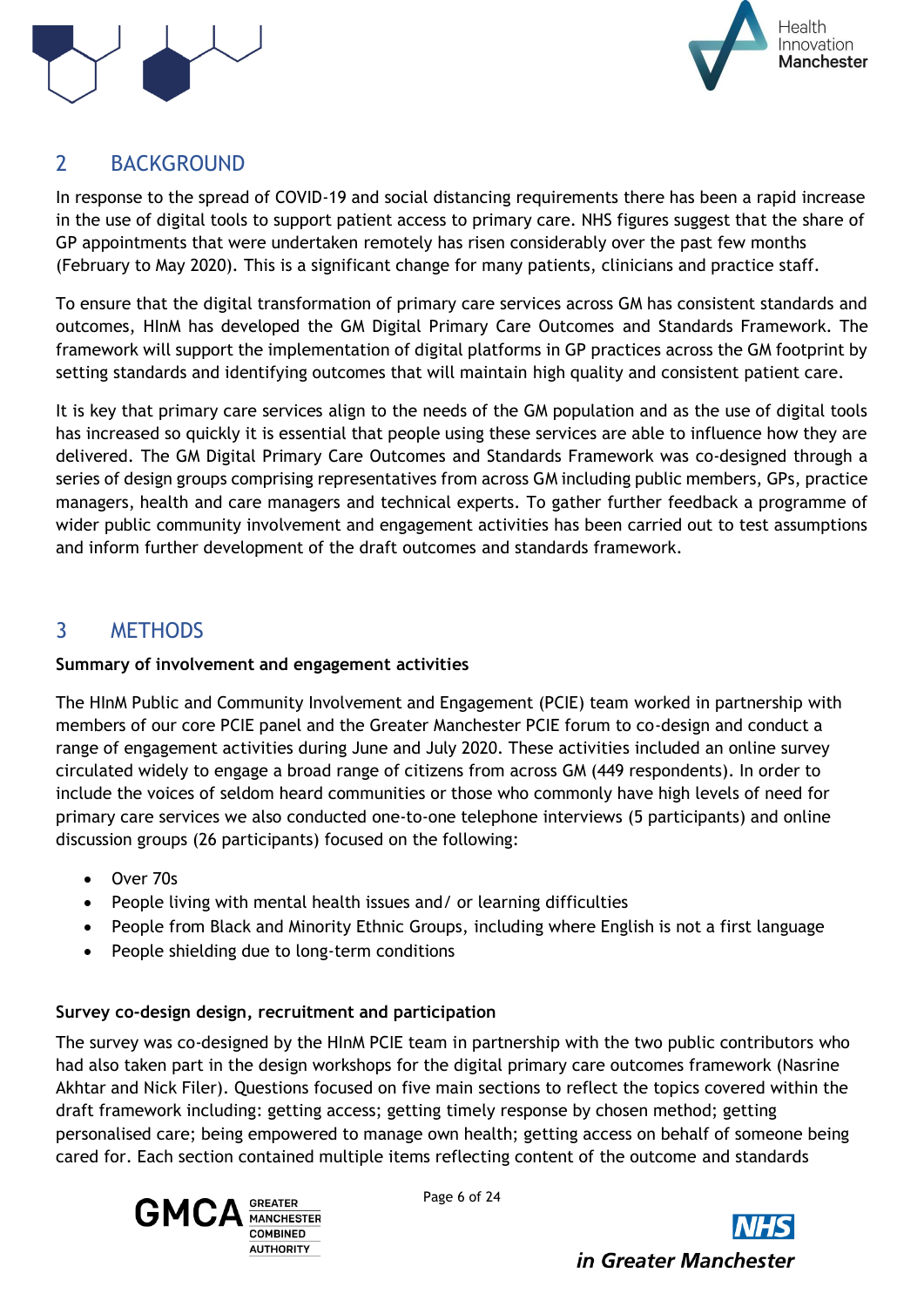



framework relevant to patient experience. Respondents were asked to rate how important they perceived each item to be (very important, important, not important, don't know), and were also presented with a free text box to provide comments on their experiences relevant to each section (see appendix 2 for an example of items included in the survey).

The survey was distributed via information about the project and a link to an online survey. It was circulated across GM via social media and communications with HInM partners and existing networks, including the HInM Greater Manchester PCIE Forum<sup>1</sup> and the HInM PCIE Panel<sup>2</sup>. We also circulated the same information via the NIHR Research for the Future<sup>3</sup> database which is a registry of over 6,000 people (mainly with existing long-term conditions) who have consented to contact for involvement and participation in research.

### **Virtual Discussion Groups & interviews: co-design and recruitment**

HInM PCIE Manager (Nicky Timmis) worked in partnership with community champions, Nasrine Akhtar founder of Awakening Minds<sup>4</sup> and Paul Hine Co-Director of Made by Mortals<sup>5</sup> to co-design and co-facilitate four virtual discussion groups involving the following patient groups:

- Over 70s.
- People living with mental health issues and/ or learning difficulties.
- BAME citizens including where English is not a first language.
- People shielding due to long term conditions.

This activity involved 26 public contributors across 4 virtual discussion groups with an additional 5 public contributors who were local community leaders (within BAME community organisations: Army of Kindness; Al Farkan Mosque; Lambert Habayeb Association; Caring & Sharing; Nigerian Community Association) participating in one to one telephone interviews. Participants involved in this element were reimbursed for their time<sup>6</sup>.

<sup>&</sup>lt;sup>6</sup> It is important that HInM can involve and engage with people from different backgrounds and communities regardless of their financial status and that we acknowledge and recognise this contribution through a structured system of payments and reimbursements. Public contributors involved in the DPC project virtual groups and telephone interviews received a payment of £25 which included a £5 contribution towards the cost of internet access. This activity was also recognised through personalised thank you letters and a HInM 'outstanding contribution' certificate.



Page 7 of 24



<sup>1</sup> **One Manchester Forum** brings together public and community involvement and engagement leads and partner organisations from across GM. It currently has more than 30 members which includes representation from other public patient involvement and engagement groups (such as UoM PSTRC PRIMER), the NIHR Public Programmes Team, the 4 Universities, NHS and Mental Health Trusts. It also includes significant representation from the voluntary sector. The purpose of the Forum is to work together to share information, resources and ideas that will support diverse public involvement and engagement, reflecting needs and priorities of all citizens of Greater Manchester.

<sup>2</sup> **HInM Public and Community Involvement and Engagement Panel** brings together 18 local people from different socio-economic and cultural backgrounds. Members have a wide range of skills, knowledge and lived experience which enables HInM to bring public perspectives and insights to our portfolio of work. By involving the public in this way, it is enabling us to realise our ambition; to improve the health and wellbeing of the citizens of Greater Manchester.

<sup>3</sup> **Research for the Future, [Manchester University NHS Foundation Trust](http://www.mft.nhs.uk/)** supports 300 principle researchers undertaking research across a diverse range of clinical areas to deliver improved diagnostics, treatments and devices for patients in Manchester and beyond. Research for Futures recruits local people living with one or more long terms conditions including diabetes, heart, kidney or respiratory disease to get involved and influence this work.

<sup>4</sup> **Awakening Minds** is a grass roots, specialist Punjabi service provider in Rochdale, that delivers bespoke community based mental health support, training and other services to BAME communities and other marginalized or under-represented groups.

<sup>5</sup> **Made by Mortals** brings lived experience to life through interactive performing arts workshops and events, more recently using digital methods and platforms. Using the principles of co-production, we work in collaboration with health and social care organisations and groups of people with a diverse range of lived experience to support people to play a greater role in designing, delivering and evaluating their services leading to a better understanding and response to the needs of people with complex issues.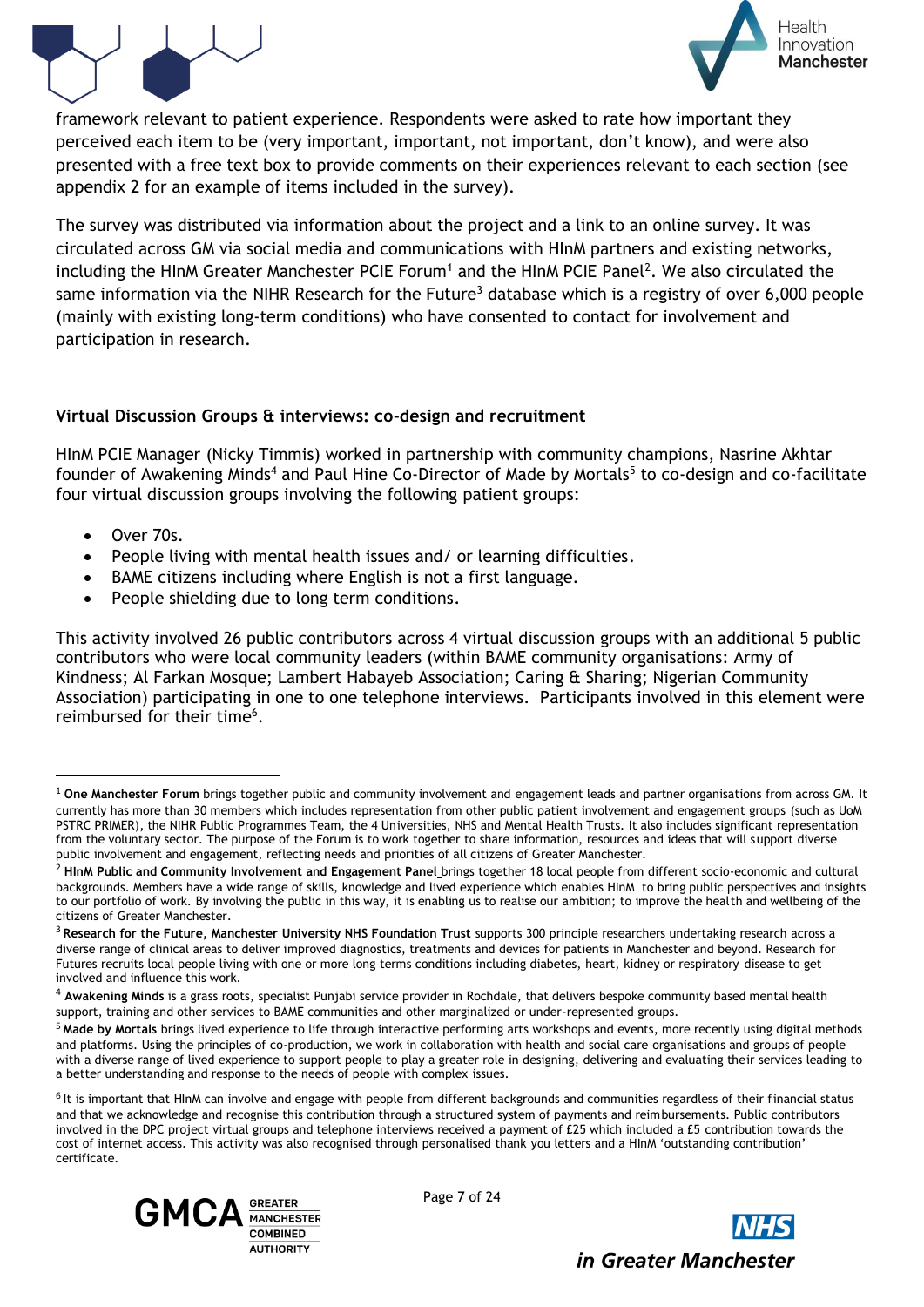



A one-page, plain language invitation to promote the project which was circulated by NIHR Research for the Future and via community champions to reach relevant seldom heard communities<sup>7</sup>. In additional to sharing knowledge and expertise, it was also possible to capitalise on progress community champions had made around digital inclusions during the pandemic<sup>8</sup>.

The community champions who had pre-existing relationships and trusts built over time and were able to communicate an overview of the project and the purpose of the discussion groups in a person-centred way. The support and involvement of these organisations led to insights and experiences of communities that may not have been otherwise accessible. For example, Nasrine Akthar suggested that one group should focus on the experiences of BAME women. This is because they represent a seldom heard group that often face multiple disadvantage, and that these sessions should be delivered in Punjabi<sup>9</sup>. In relation to Made by Mortals discussion groups, it was agreed the sessions should include a 'soft start' so participants could still enjoy a combination of games and musical theatre, before moving on to explore the discussion group questions. It was also agreed that Paul Hine should continue as lead facilitator.

 $9$  Nasrine Akhtar highlighted that BAME women are often primary carer givers that lack a voice and an awareness of their rights. Often, BAME women live in cultures where emotional and physical abuse is an acceptable norm, but they may be reluctant to reach out for support. Nasrine also noted many women from BAME communities find it difficult to articulate their experiences and where this happens, cultural ideologies and attitudes may serve to devalue these. Financial dependency, a lack privacy at home and being unable to venture out unaccompanied (including when accessing health care) also represent barriers for this group.



Page 8 of 24



<sup>7</sup> **Community Champions** - utilise the knowledge, experience, relationships and networks of public contributors and external community-based organisations to engage with the wider public. In relation to the DPC project local included local BAME communities, people aged 70+, people living with mental health issues and/or learning difficulties.

 $^8$  In response to the pandemic, Made by Mortals established a free phone line, provided access to devices and supported service users to develop their digital literacy skills. Awakening Minds had adopted a similar strategy; establishing a WhatsApp group to support the seamless delivery of their services to local BAME communities in Rochdale.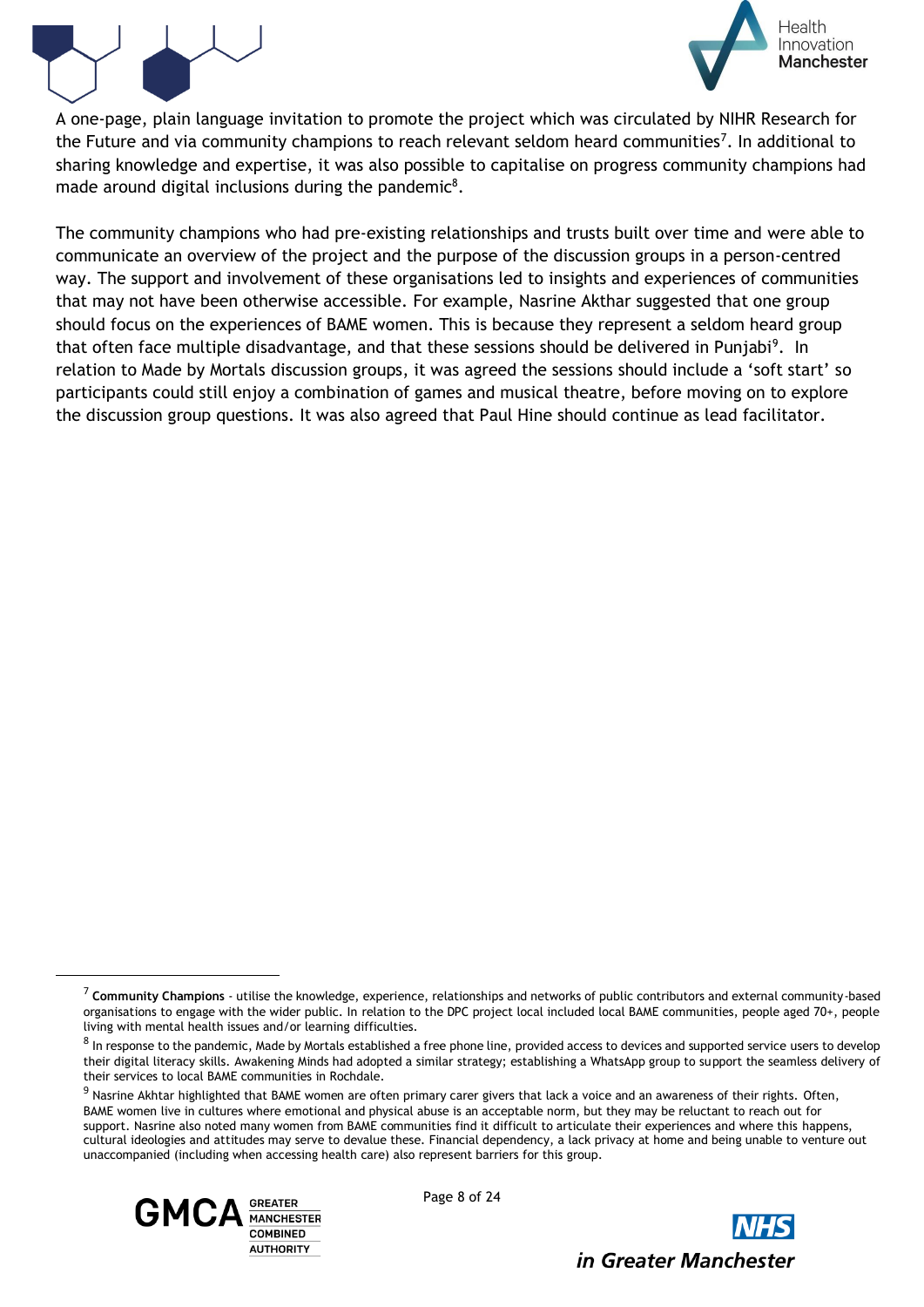



## <span id="page-8-0"></span>4 PARTICIPANTS PROFILES

Overall, the engagement programme successfully engaged with 480 people across GM.

### **Engagement Activities**



 $26$  people from diverse communities took part in 4 focus groups.

#### Demographics



Age range of participants was 18-74 with an even representation of each age group



 $5$  additional one to one telephone calls were made for hard to reach people.



449 patients responded via an online survey.



Overall a majority of participants were white British (83.4%), however focus groups and interviews reached seldom heard voices

There was a small majority of female participants (57%)



The participants represented all of the 10 Greater Manchester localities

*Figure 1: Engagement activity participant profiles*



Page 9 of 24

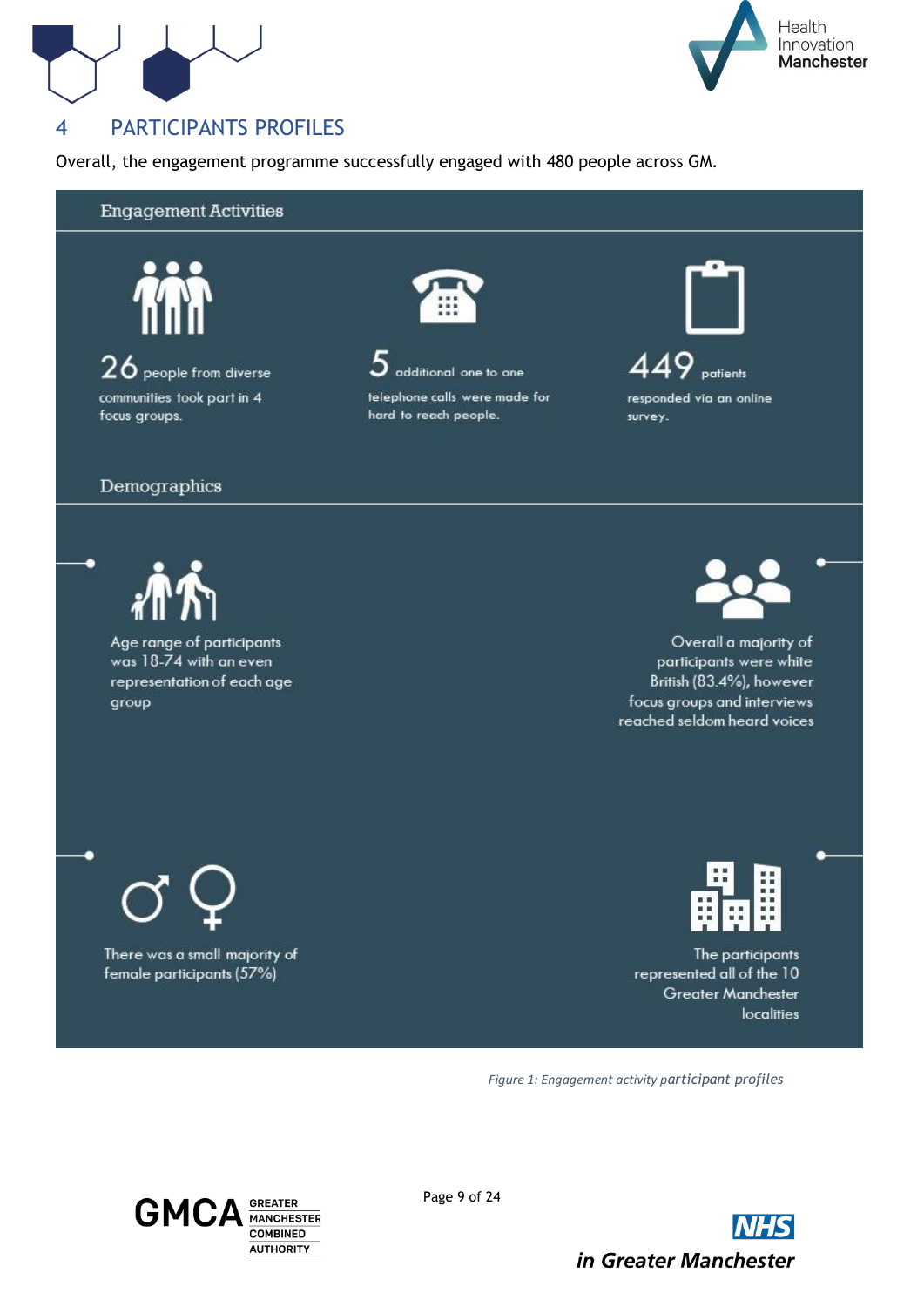



## <span id="page-9-0"></span>5 FINDINGS

The engagement programme identified some key issues which are important to consider and address to ensure successful implementation of digital tools across GM primary care services.

Survey responses and discussion groups indicated a high level of agreement regarding the importance of the patient outcomes included in the outcome and standards framework (see appendix 1).



*Figure 2: I will know when to expect a response*





*Figure 3: A follow up contact will be made within two days Figure 4: I can get access to an appointment, information or other service for the people I care for*



Page 10 of 24

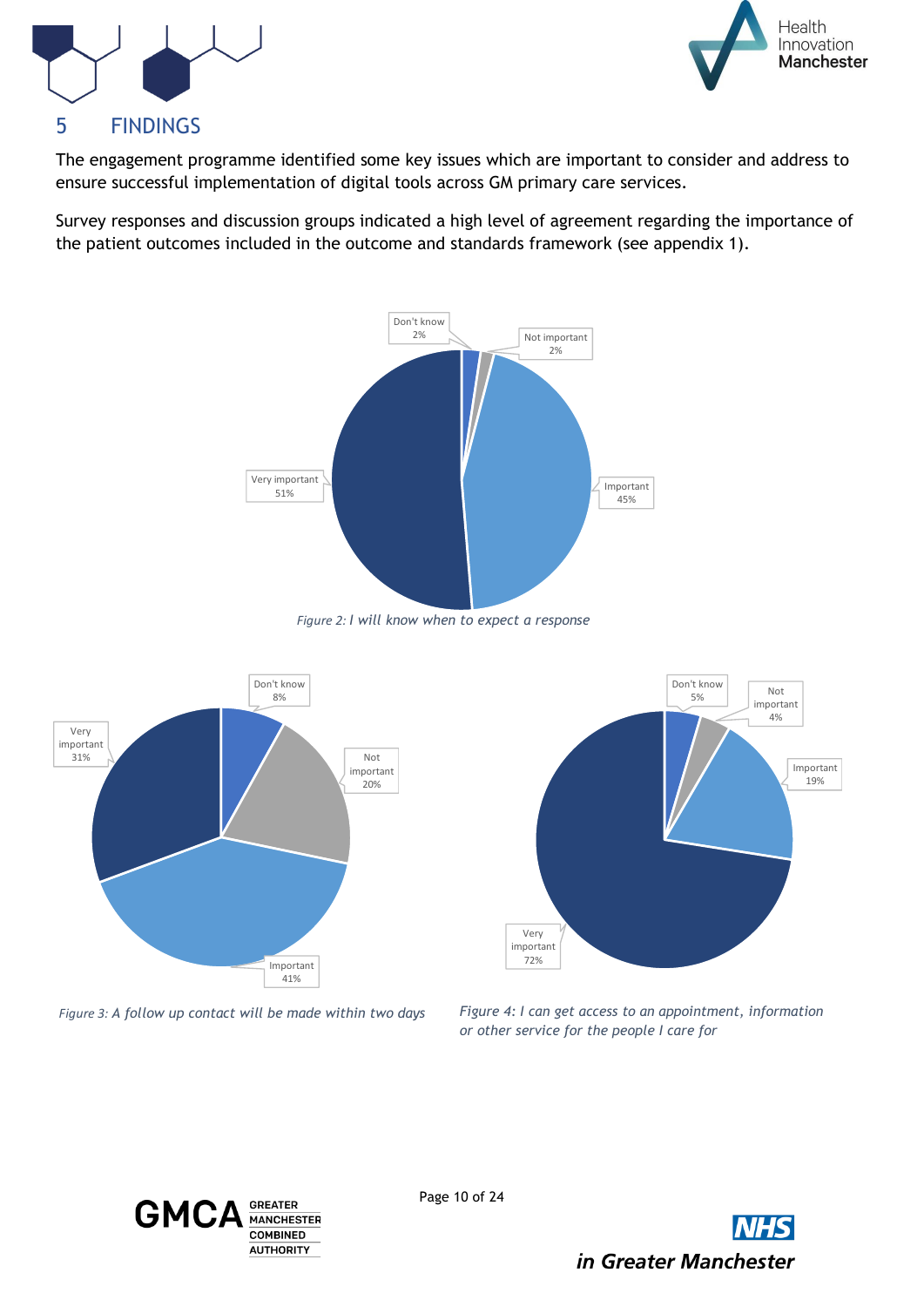



Findings from analysis of the free text comments within the survey, and the discussion groups and interviews are reported within the following themes relevant to items within the outcome and standards framework:

- Getting access to GP services including online
- Receiving personalised care with choice regarding how to access services with the right professional
- Empowerment and support for self-management and care
- Support for carers to access care for someone they care for
- Additional issues: data security, co-production and training for professionals

## **Getting Access to GP Services including Online**

A large number of free text comments were provided in response to the survey. Most of the comments were entered into the first comment box (302 comments provided) which asked the question:

Please provide any comments about getting access to GP services since social distancing has been in place. Tell us about anything you think has worked well or how services can be improved?

In subsequent free text boxes, respondents commonly referred back to the first comment box where they had made comments about their experiences and any key concerns.

In order to summarise the key experiences and issues raised in response to this question, responses were coded according to descriptive categories using content analysis approach (as followed in previous work to analyse patient feedback) $10$ .

A total of 16 codes were used to categorise the comments. Each response was assigned up to 3 codes as responses sometimes contained multiple sentences aligned to multiple codes). Categories were then combined to form 7 main codes within responses to this question. These are reported in table 1 below and the proportion of respondents providing a comment coded to each category is reported in figure 4

<sup>10</sup> <https://www.journalslibrary.nihr.ac.uk/hsdr/hsdr08280/#/abstract>



Page 11 of 24

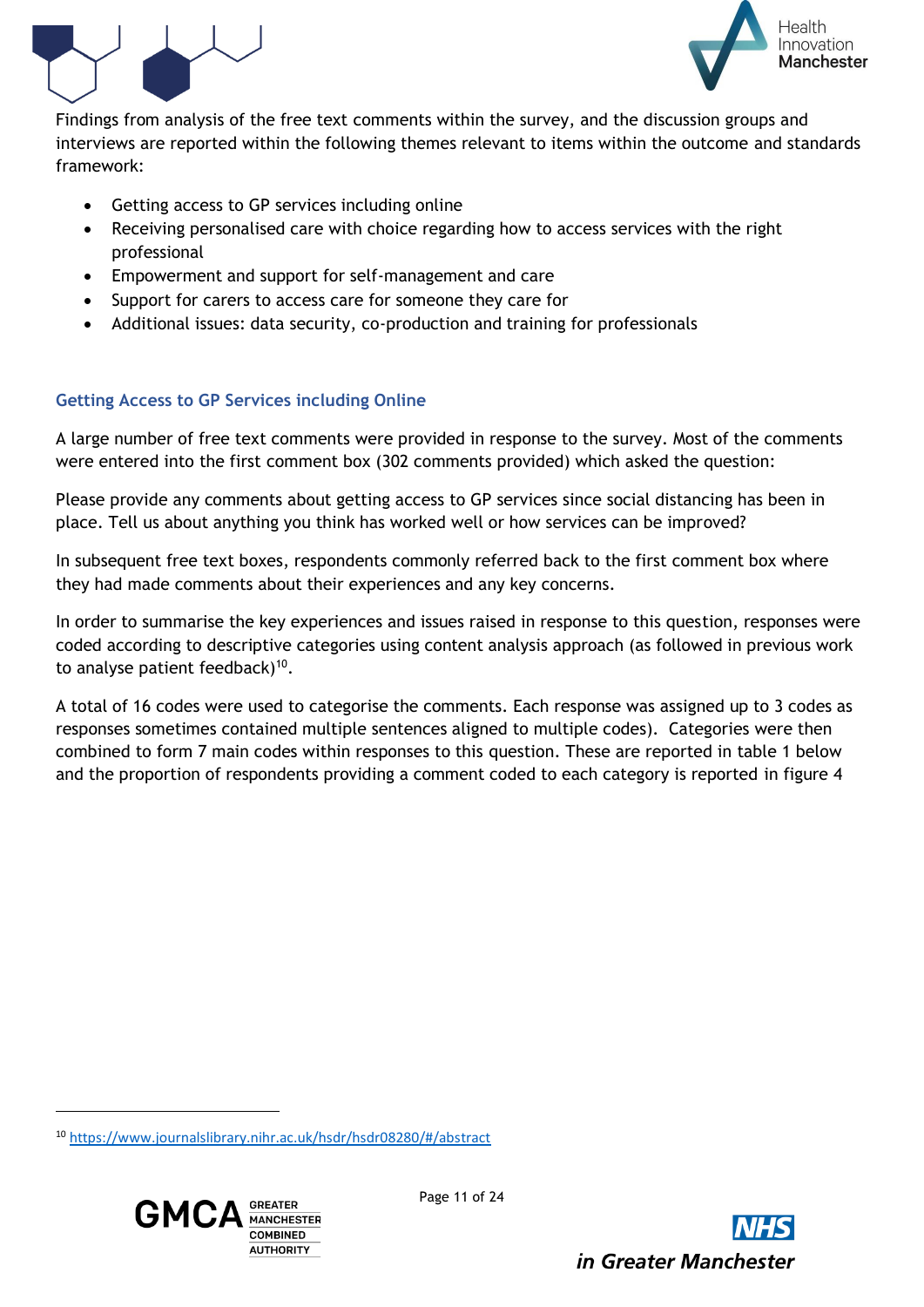



| Response topic                                          | Number of comments coded according<br>to each of the main categories |
|---------------------------------------------------------|----------------------------------------------------------------------|
| Efficient/ good access (including phone/<br>online)     | 184                                                                  |
| Barriers to access (phone/ online) and<br>tech problems | 110                                                                  |
| Long waiting time                                       | 16                                                                   |
| Communication problems/ poor<br>communication           | 32                                                                   |
| Lack of confidence without face to face<br>consultation | 22                                                                   |
| Routine care/ shielding                                 | 19                                                                   |
| Other                                                   | 23                                                                   |
| Total                                                   | 406                                                                  |





*Figure 5: Survey respondent comments by category code*

**GREATER<br>MANCHESTER GMCA COMBINED AUTHORITY** 

Page 12 of 24

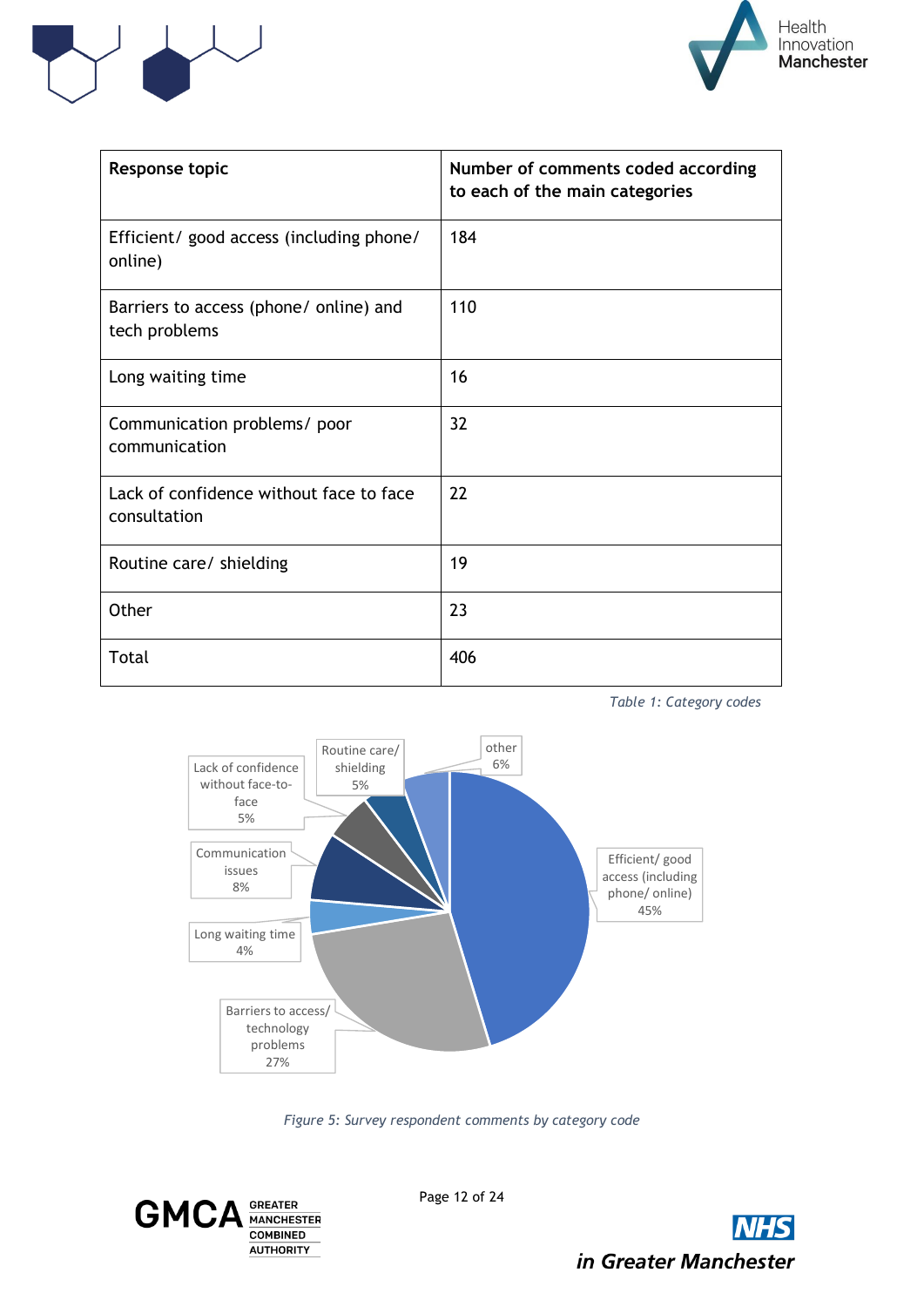



## *Good and efficient access*

It can be seen that 45% of the coded comments referred to efficient and good access to primary care whilst social distancing has been in place (see example below) with a number of people commenting that access had improved compared to before the Covid crisis. A number of comments also referred to the benefits that seemed to come from effective triage and a speedy response.

Examples of comments referring to good and efficient access

*Online request with telephone call from GP follow up, worked well. Better than trying to phone for an appointment*

*Had to get antibiotics for Covid related pneumonia, got them within an hour. I believe that kept me out of hospital*

*I stated that I didn't mind waiting a couple of weeks for a telephone consultation, but I got one the very next day! The best and most efficient way of contacting your GP and it also helps to free up the phone lines for elderly patients or those with no internet access.* 

Many people within the online focus groups also talked about their experiences of good and efficient access using digital methods, such as making appointments online or having telephone or video consultations:

- Two participants from the over 70's group reported a very positive experience of GP consultations using zoom; they did not feel rushed, were lots of exploratory questions and this increased confidence that health issues were being thoroughly investigated.
- Four participants (over 70's group) highlighted the convenience on-line and digital solutions provide; it avoided the need to travel and waiting times had been significantly reduced.
- Within the BAME discussion group 3 participants reported positive experiences during the pandemic. The availability and access to on-line services was explained to these patients over the phone. These participants valued the convenience of accessing health care from the comfort of their homes, without the need to travel.
- An interview respondent from a BAME community (African community organisation) reported positive experiences of on-line video consultations and good follow up
- Interview respondents (African and Nigerian community organisations) reported good communication and information by text and letter from GP surgeries

## *Barriers to getting access to primary care*

More than a quarter of coded comments on the survey referred to barriers to getting access, including problems with the technologies being used, and problems with waiting time and poor response and follow-up. Additional key concerns reflected on communication barriers and some related concerns about patient safety and the possibility of things that might be missed (e.g. misdiagnosis) by not having a face-to-face appointment (see example below).



Page 13 of 24

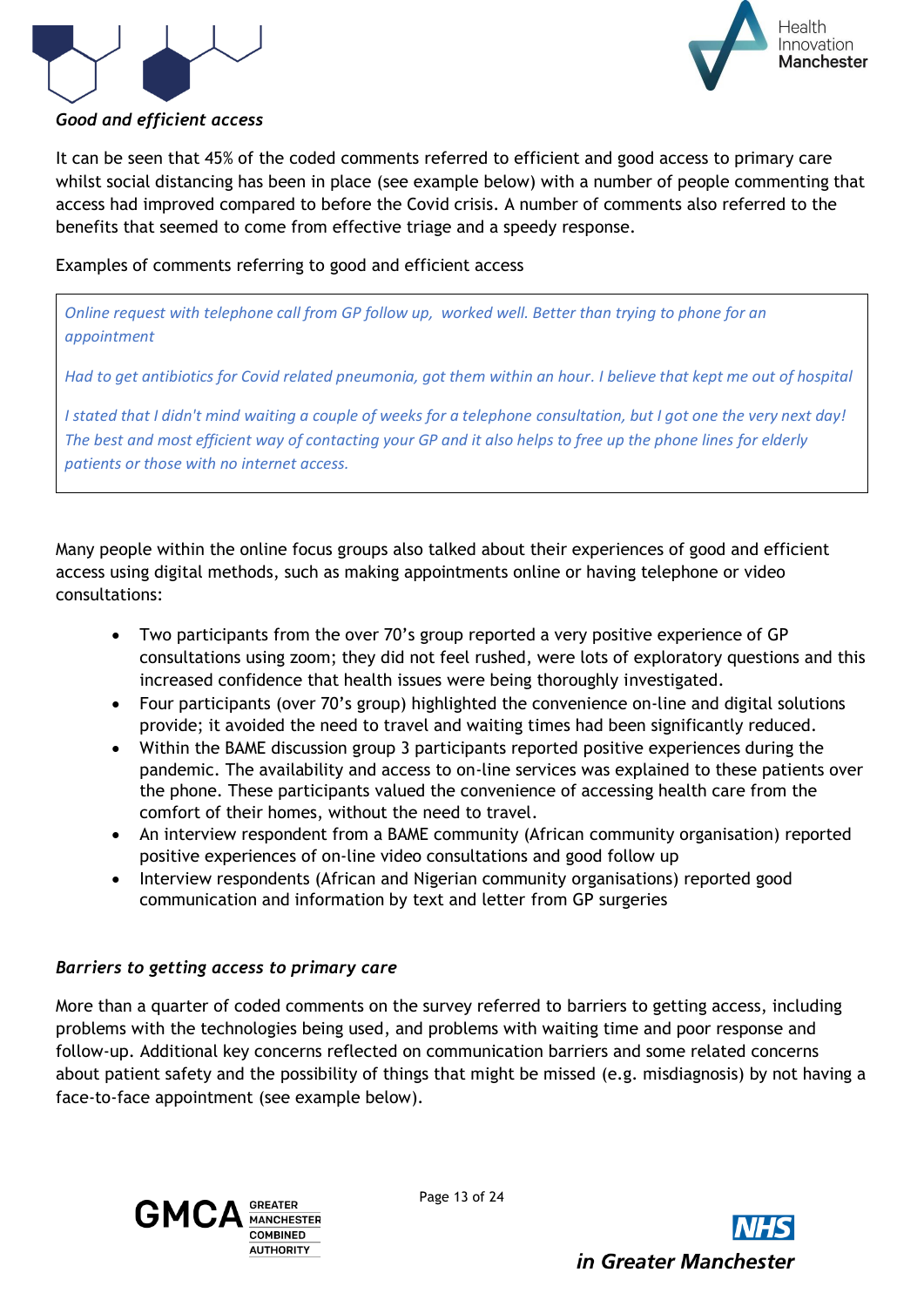



*Very poor service was asked to send photo by smartphone but do not have one so was given antibiotics based on verbal description*

*Have only been able to contact via letter… they have done everything, apart from explain how to do it online!*

*Nothing worked well they didn't advertise the fact that I could use an email or patient access for me to book an appointment or ask for a repeat prescription*

*I could not get an online review despite multiple calls to the gp surgeries admin team for advice and support plus downloading 3 different apps, we ended up having a telephone review instead in the end.*

*I missed the call from the doctors and then my request ended, and I had to resubmit my request*

*I have had no choice in times of appointments… if I had a gp surgery appointment then I would be given a designated time to attend there but for a telephone appointment no time was given, just the day… frustrating*

*Our GP can't give you a time when they will phone so this is very difficult if you work.*

*It would have been useful to have known approximate time that they would call.*

*Twice I was told to expect a video call but was called on the phone… an hour late.*

*I was unable to use an online service so used the telephone. The GP diagnosis was incorrect [long account of consequences provided]… I feel both abandoned by the NHS and neglected by my GP services due to this Covid crisis the least GP's could do is offer a What's Ap/Skype video consultation or for smart phones/ pc Open communication is crucial and the current situation has created a barrier* 

Within discussion groups, participants also talked about barriers to access and support needs for those who could not easily access primary care remotely. Discussions included:

- The need for clear, basic instructions on how to use/ access on-line services **that assume no prior knowledge** (over 70s, mental health and learning disabilities group, BAME community group and interviews).
- Guidance to help patient prepare for remote consultations was also identified as a gap.
- There was concern about digital inequalities (e.g. digital exclusion of older people and especially in BAME communities) and the need for appropriate alternatives to avoid making health inequalities worse (over 70s, BAME group, interviews with BAME community leaders).
- There was agreement that virtual consultations can create the potential for serious health conditions such as cancer to be mis-diagnosed (Over 70s, MHLD group).
- Concern that many people are unaware of the digital technologies and apps (AskmyGP, NHS) highlighting the need to raise awareness and provide support as people do not always have technologies or access to family or community groups to support them (Shielding group, BAME group).
- Language barriers (where English is not a first language) was a genuine concern as the risk of misdiagnosis is a real possibility. An interpreter should be available during consultations (BAME group, interviews with BAME community leaders).



Page 14 of 24

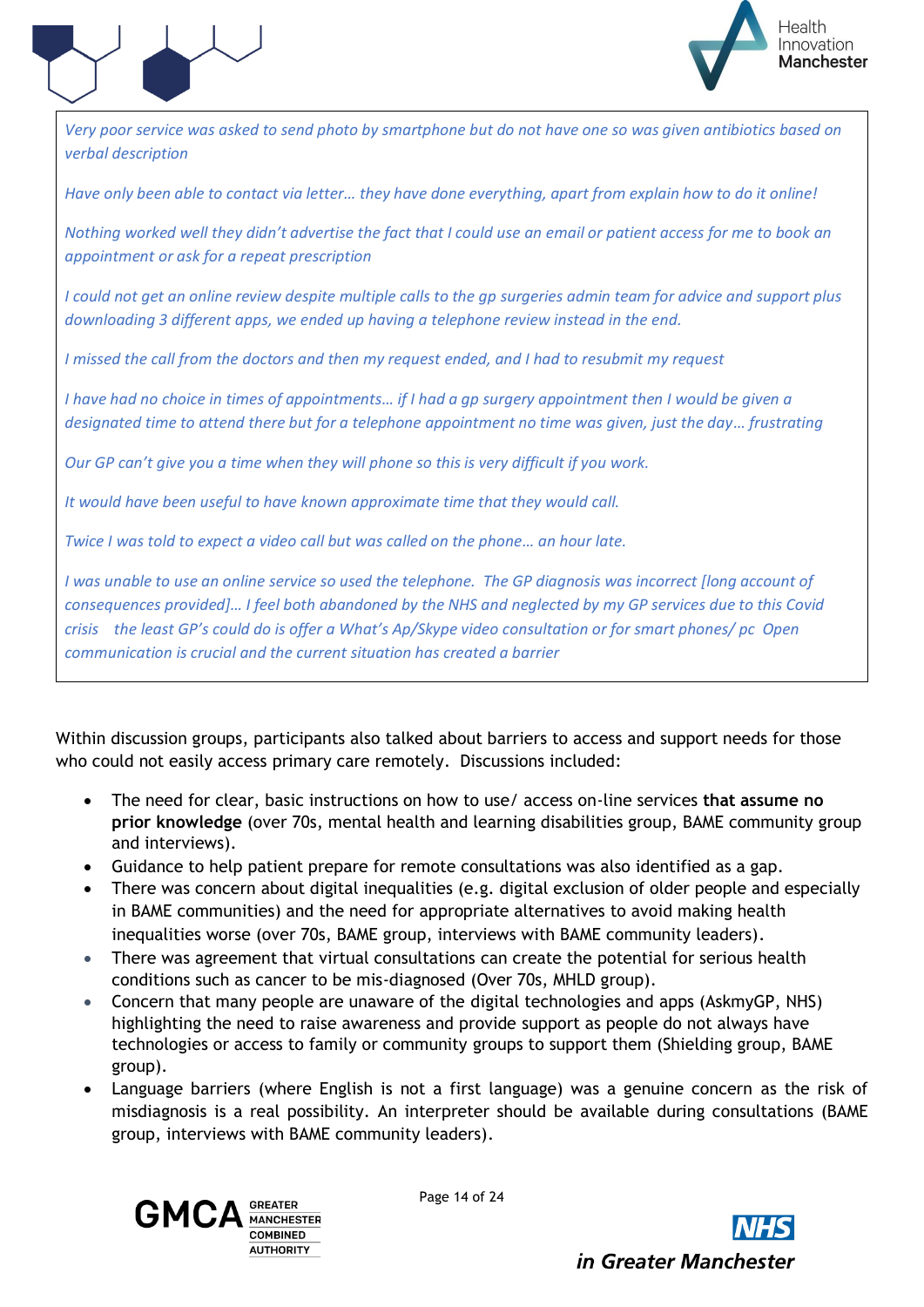



• All participants reported that in general they were heavily reliant on extended family and/or local grass roots community groups, charities and neighbours for translation support and guidance. This reliance created concerns as supporters may be busy or not turn up on time, to assist with appointments (BAME group).

### **Receiving personalised care with choice regarding how to access services with the right professional**

Many respondents reported negative experiences of accessing GP services during the pandemic when they were unable to get access using their preferred method of contact or preferred mode of consultation. In these cases, people often referred to their personal circumstances and health care needs that influenced their reason for wanting access, and especially where they valued face-to-face interaction (see example below).





Page 15 of 24

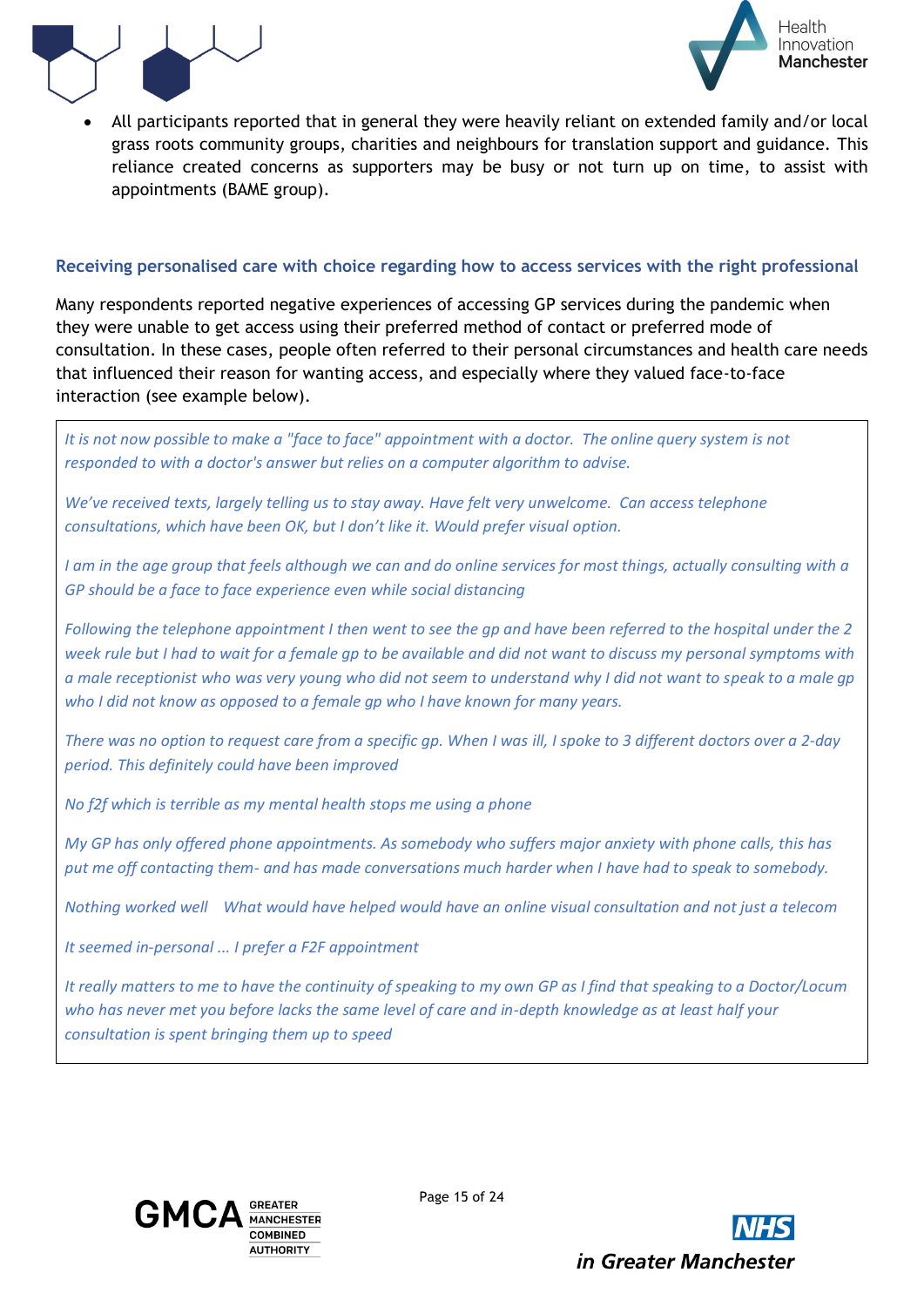



Participants in online discussion groups also discussed issues and experiences related to personalisation of care and choice when accessing services:

- Two group members of the over 70's group pointed to the impersonal nature of online services and wanted reassurance that technology will not totally replace face-to-face consultations (also reflected in online comments and the shielding group)
- There were concerns within the MHLD group that changes to GP services and an absence of faceto-face contact can cause confusion and anxiety for people with additional needs and could lead to prescribing errors and miscommunication.
- Participants highlighted the need for maximum flexibility based on personal needs as 'one size does not fit all', (MHLD group, shielding group)
- Patients should be able to exercise choice regarding which GP or health professional they see. Continuity was highlighted as crucial to person centred care (MHLD, shielding group).
- Some members of the BAME discussion group 'felt sad' that they could no longer see their GP face to face and preferred to wait for the situation to get back to 'normal' before accessing healthcare, causing delays and potential further deterioration in health problems.
- Digital tools were viewed as having potential to empower introverted patients who struggle to communicate face to face (HInM PCIE panel) and some survey comments reported there can be a preference for online consultations for some (not all) sensitive health problems.

## **Empowerment and support for self-management and care**

This topic was raised as particularly important for people with existing health conditions where there were acknowledged needs for support with their self-management and continuity of care. See examples below made in response to the survey.



*Figure 6: I can request the surgery contacts me using my preferred method*

**GREATER** GMC. **MANCHESTER COMBINED AUTHORITY** 

Page 16 of 24

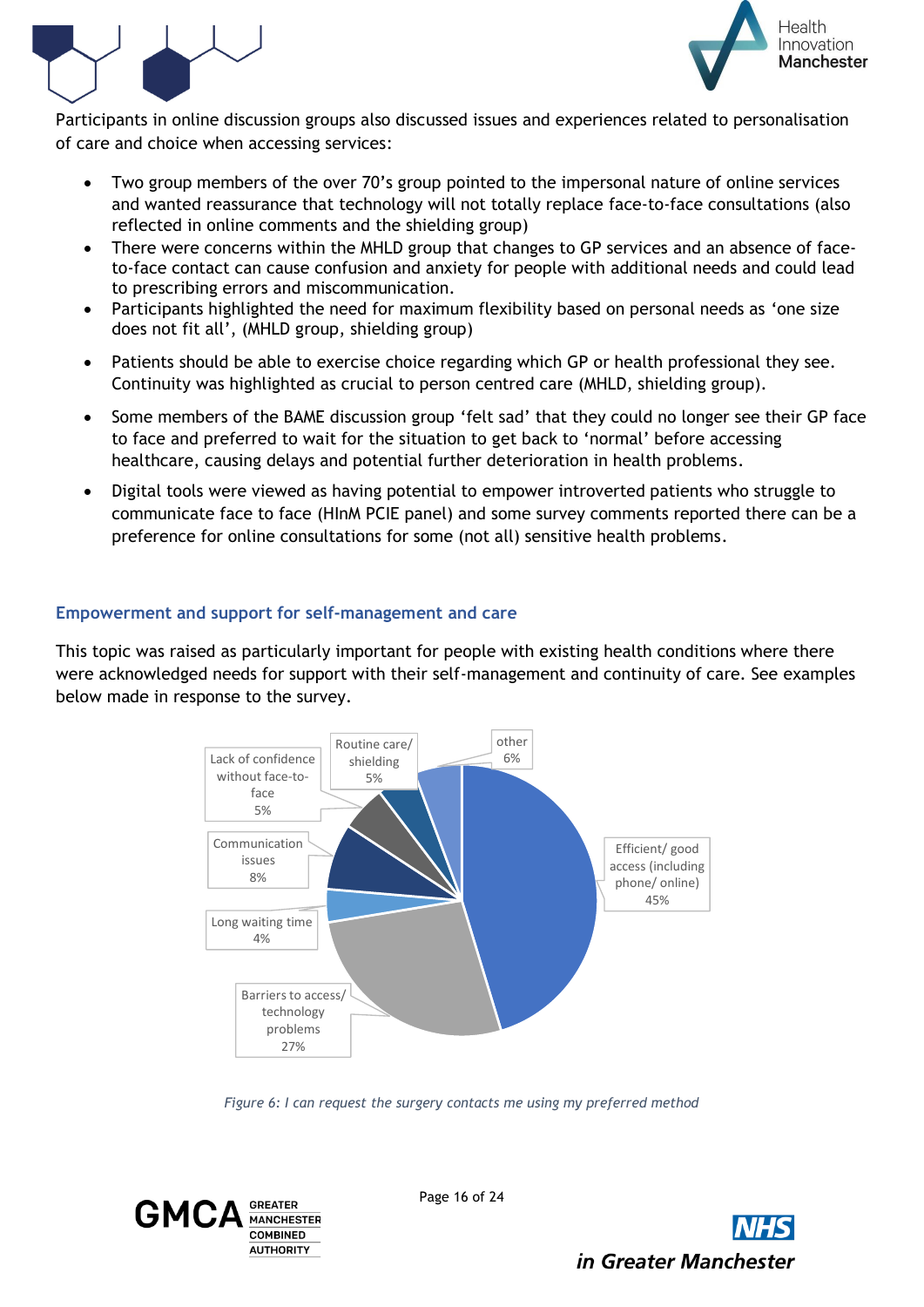





*My GP surgery knows I'm completely a self-manager of all my medical conditions and they know how important that is for me at all times. I'm lucky in that I feel like a "team" with my GP surgery doctors and my hospital doctors.*

*I have had a number of telephone appointments that met my needs and a video appointment… great. As I have underlying health issues it's important to me to feel safe, so this was better than having to go to the surgery*

*Yes, it was my usual GP who knows my situation who called me. Second occasion was via a receptionist with access to my records who understood my request and offered me an appointment.*

*They haven't answered the phone, I need face to face treatment. This has led to an unnecessary referral to a specialist at the hospital... Econsult and the AI doesn't work well for my conditions.*

*I* went to an appointment with the practice nurse when I couldn't get to see the doctor. It was a waste of my time, *as was the follow up ecg again with a different practice nurse.* 

*I* am shielding and would have appreciated more support in terms of them checking how *I* am coping with my *physical health and my mental health*

*Contact due to regular blood tests and feeling unwell, all worked well, but slow at getting back to me with results, if not at all*

*It is very important to give all patients with patient access accounts full access to their consultations, results, repeat prescriptions etc which would then minimize calls / messages to the surgery*

*You can only get help if you are an emergency on the day. There is no information advising me either from the CCG or the GP practice on what they consider an emergency, so I am left to manage things myself.*

*I did not feel supported on any level. I am living with a long-term chronic illness as well as other conditions.* 



Page 17 of 24

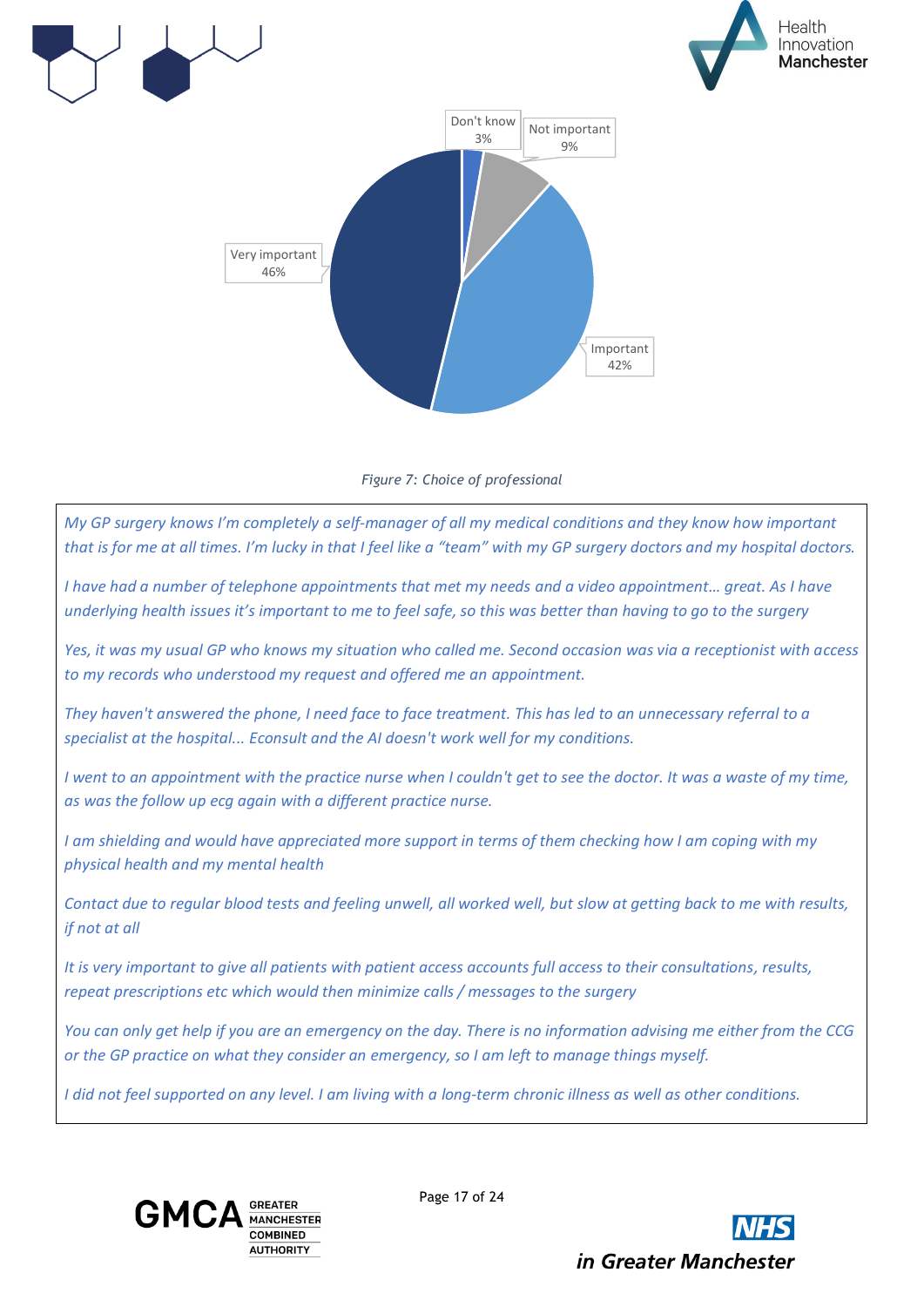



*It really hasn't worked . I have complex needs and under care of several consultants trying to coordinate my care with someone who doesn't know my history is very hard*

Within the discussion group participants also highlighted issues and experienced related to empowerment and support for self-management:

- Four of the 5 participants in the shielding group had experienced a positive experience of using digital platforms during the pandemic and this included both video conferencing and ordering repeat prescriptions online.
- One group member of the shielding group used on-line services to view monthly tests results and found this a convenient way to monitoring and self-manage. Self-identifying potential problems with test results was also reported to create a sense of empowerment.
- Two participants were using different apps to access GP services (Patient Access' and the NHS App) noted that despite the investment of public money, the apps do not appear to have been widely promoted and are therefore under-utilised by patients. Greater emphasis on training and awareness around the benefits on patient care could increase uptake.
- Public health messages around restrictions, social distancing and new ways of working were considered confusing (MHLD group).
- New ways of working also place those with additional needs at a disadvantage. For example, the requirement to collect prescriptions from the surgery assume patients are mobile, live within walking distance or have access to a car/public transport. A prescription delivery service could help address these issues (MHLD group).

### **Support for carers to access care for someone they care for**

A number of respondents to the survey mentioned positive experiences of accessing care for someone they are a carer for. A number of respondents also talked about particular concerns regarding communication for those they care for, but also in being able to access services and have good communication with health professionals to ensure the person they cared for received appropriate healthcare and support (see examples below).

*Can access appointments if necessary, not always required. Useful for prescription repeats and checking availability of treatment.*

*Locked down for Eighteen weeks with a friend from afar... Was able to source electronic prescriptions from remote GP to local Pharmacy! Excellent!*

*GP surgery has me recorded as having authority to talk about my mother and works equally well digitally as traditionally*

*My mother is in 80s and I need to get access for certain medical things, but it can be really difficult, particularly as we do not have the same GP. She is hard of hearing and easily confused so it's important the medical professionals dealing with my mum contact me or my sibling*



Page 18 of 24

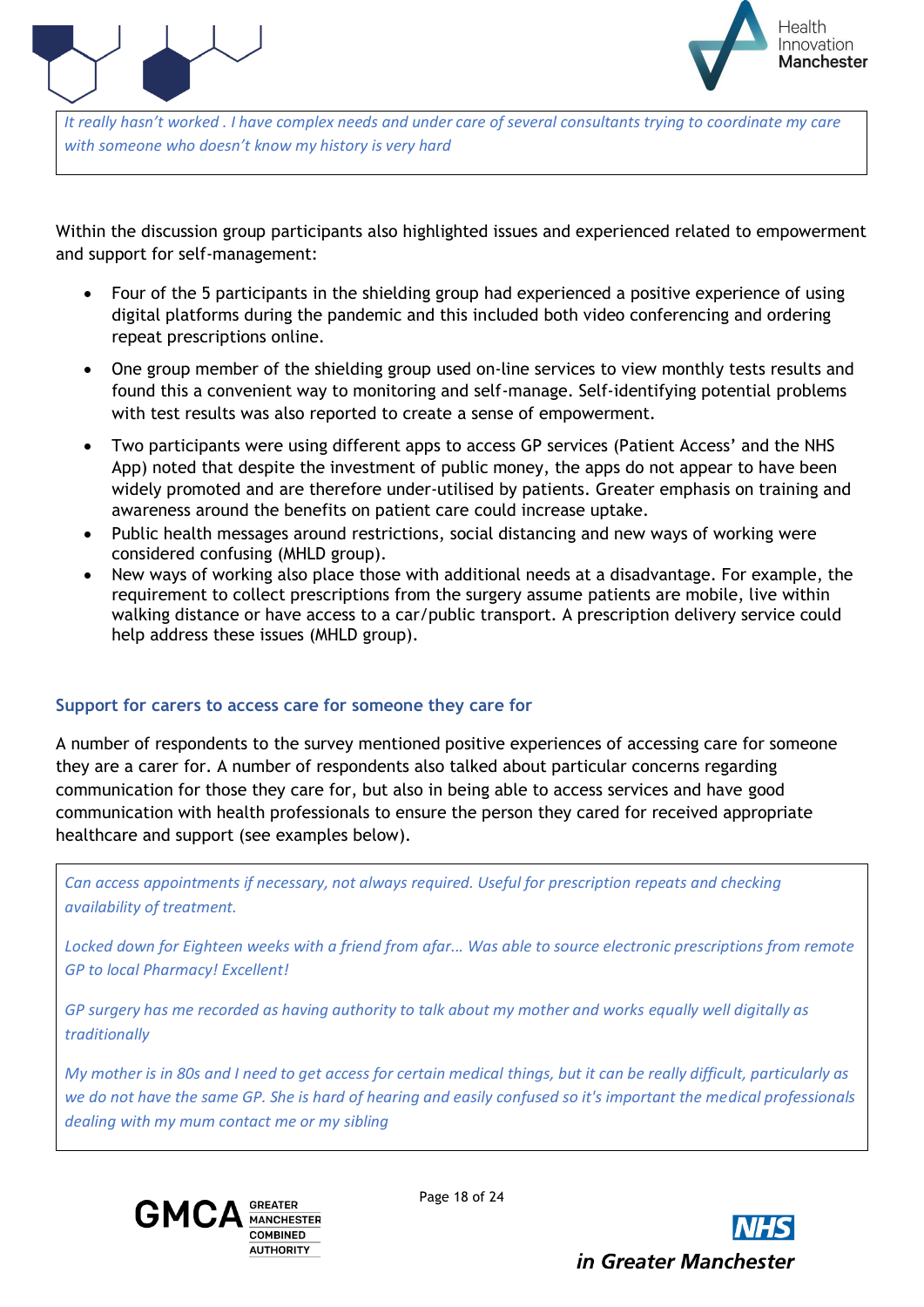



*Found it harder as people with hearing problems are not taken into account*

*Before social distancing my daughter gave me the authority and right to discuss her care. When a doctor called to speak with my daughter, the doctor wanted to speak to my daughter to get the confirmation from her …even though it was in her file.* 

*My only issue is my mum lives in [other area]. I can't ring 111 at a weekend as I am in a different PCT area. My calls cannot be transferred. I have been shielding, so couldn't go and make the call myself*

Within interviews one respondent (African leader) suggested:

It would be helpful if digital platform included the option of family logins to assist parents and carers.

Other comments within the discussion groups highlighted the importance of flexibility, information and support for those with caring responsibilities (see section on getting access), especially for BAME communities.

The HInM panel made additional points relevant to carers experience of accessing services on behalf of someone they care for:

- From a carer's perspective, it would empower individuals and allow people to support themselves more in healthcare.
- Pressure on carer's would also be alleviated by allowing access to services which fully understand a patient's needs
- •

### **Additional issues concerning data security, co-production and training for professionals**

A small number of comments within the survey, and within online discussion groups raised additional issues related to data security, and the need for co-produced solutions that would support access to services (see also section on access to primary care), including training for health professionals:

- Participants highlighted concerns and require reassurance around safeguards to prevent any misuses of health data (BAME community group, online survey).
- Participants within the BAME discussion group advised that they would prefer a digital device installed in their home dedicated to GP access and medical support.
- Participants who were shielding were concerned that GP's and health care professionals have been trained to deliver care through face to face contact and thought training should be developed and provided (Shielding group and over 70s group).



Page 19 of 24

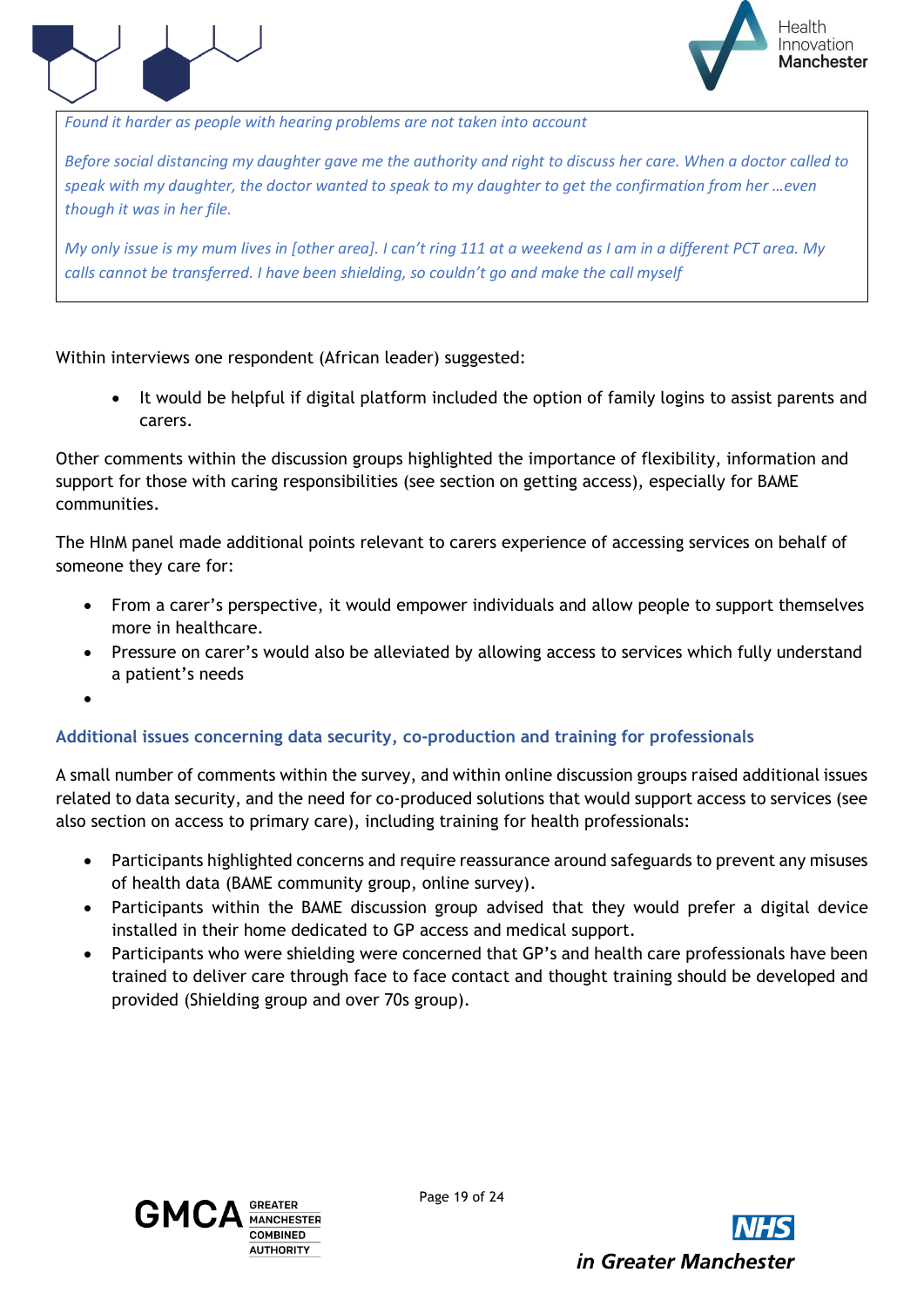



## <span id="page-19-0"></span>6 OPPORTUNITIES TO SUPPORT SUCCESSFUL IMPLEMENTATION OF DIGITAL **TOOLS**

The findings of the public community involvement and engagement team have identified some opportunities to support the successful implementation of digital tools in primary care services across GM:

- GPs and practice staff require training on digital solutions as this would help instil confidence in patients that they were equipped with the necessary skills to conduct remote consultations and online triage
- Engage and involve Practice Patient Participation Groups to identify Digital Champions in practice communities who can support patients that would benefit from access to online GP services, so patients improve digital literacy and do not have to rely on family or carers for support to navigate digital tools
- Patients require clear, basic instructions on how to use and access digital services that assume no prior knowledge of using digital technologies and ensures accessibility to different patient groups
- Communication about change is vital to reassure people that technology will not take away their choice to still telephone for an appointment, have a face to face consultation where this is their preference and that their data will be safeguarded
- Communication should be carefully managed and tailored for different communities so that all patients know how to access services
- It should not be assumed that all patients have access to digital devices or have the digital literacy to navigate GP services available online, practices should seek to support access to digital tools
- For those that rely on family or carers it would be helpful if digital platforms included the option of proxy logins
- Digital solutions should be used to optimise consistent, person-centred care and clinicians should have prior access to medical records
- Digital solutions should be developed in partnership with patients to ensure they are user friendly



Page 20 of 24

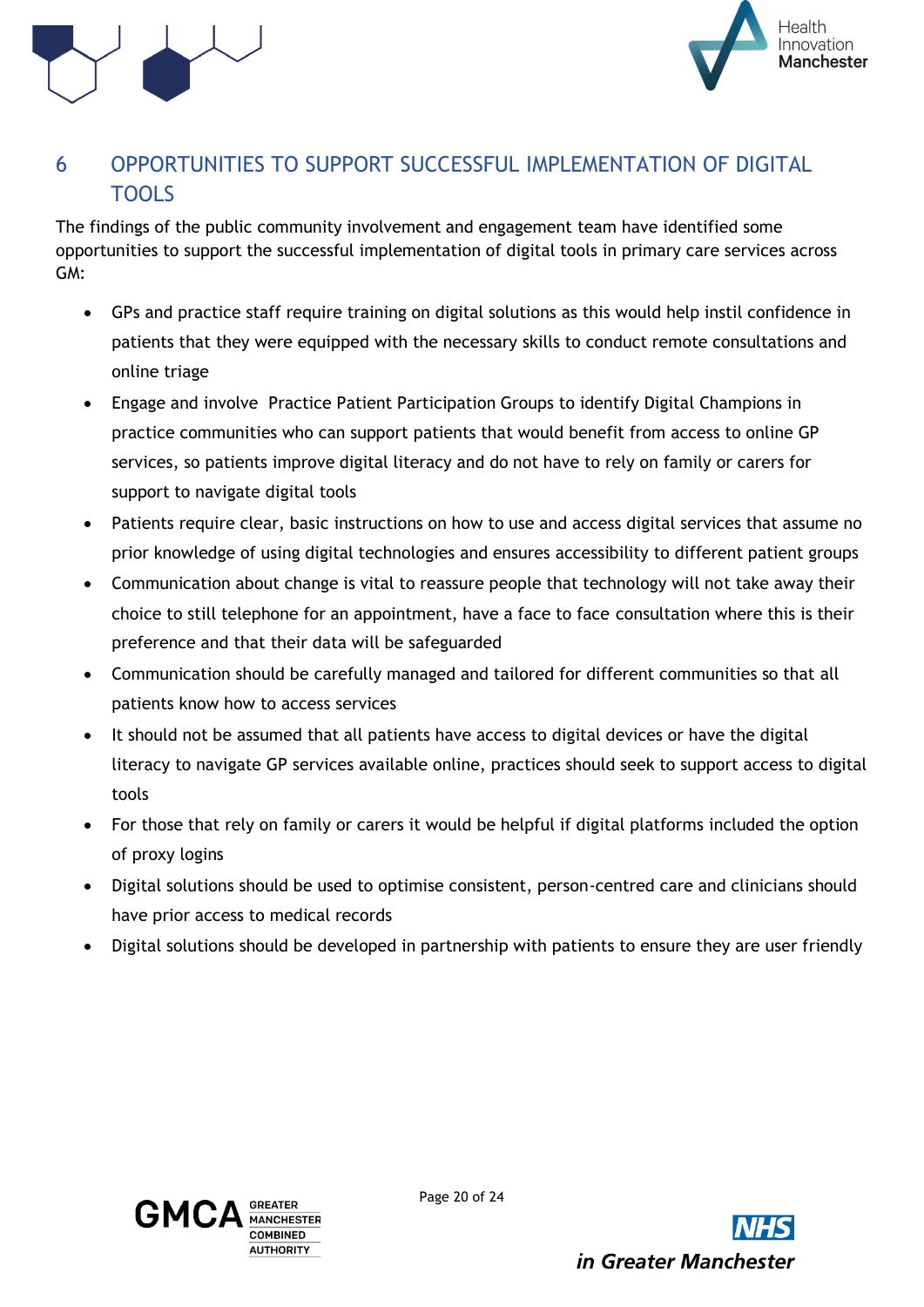



# <span id="page-20-0"></span>7 CONCLUSION

The findings and overarching themes reported above from the patient community engagement through the online survey, virtual focus groups, and telephone interviews have provided some indication of how GM primary care services are currently performing in relation to key items within the standards and outcome framework.

A large proportion of respondents to the survey and discussion group participants agreed that they had good access to primary care services recognising the benefits of digital tools supporting social distancing, reducing pressure on the NHS and increasing capacity. Digital tools also enhanced patient experiences, home consultations removing travel time and enabling access to self-management tools. In some cases, it was reported that remote consultations enabled a more personalised approach. These are positive findings as organisational and technology changes have been occurring rapidly in response to the pandemic. It is also encouraging that many people have had good experiences in using new systems and technologies during the initial months of the pandemic with flexibility and choice identified as two of the most important factors as "one size doesn't fit all".

Conversely, there are still many barriers to accessing primary care based on perceived need. In many cases, respondents reported difficulties in using new systems and digital methods even though they perceived themselves to be digitally literate. There were particular concerns regarding the elderly or those with disabilities, and where people may be lacking adequate familiarity or skills with technologies. This indicates the need for efforts to provide support and information that are crucial during this period of rapid digital transformation within primary care services.

A large proportion of survey respondents and participants reported a lack of choice regarding communication with their surgery, and many were concerned about the lack of options for face-to-face consultations. In some cases, respondents felt that the wrong decisions had been made about the type of consultation required, and some suggested the need for mechanisms to improve such decision-making. These issues were of concern for people with existing long-term conditions, or where there might be potentially serious symptoms. There were also multiple comments where people thought that routine care and follow-up had been marginalised during the pandemic. Again, patients also recognised the need for some changes in order to enable effective response during the pandemic, however, there was also a concern about the need to ensure routine care and follow-up going forward.

Other concerns and views that emerged where:

- The requirements of BAME communities also needed to be recognised when triaging calls; patients with communication or language
- **•** Digital Literacy; it should not be assumed that patients have family or a carer to assist their access to healthcare and these groups may need alternative solutions or provision
- Busy phone lines are a barrier for patients accessing services
- There is a need for information and technical support to enable access using digital tools
- Virtual consultation should be supported by training for GPs and practice staff but there should also be guidance for patients around what to expect and how to get the best support for their self-care
- Digital solutions can feel impersonal and face-to-face consultations and continuity remain important to patients.



Page 21 of 24

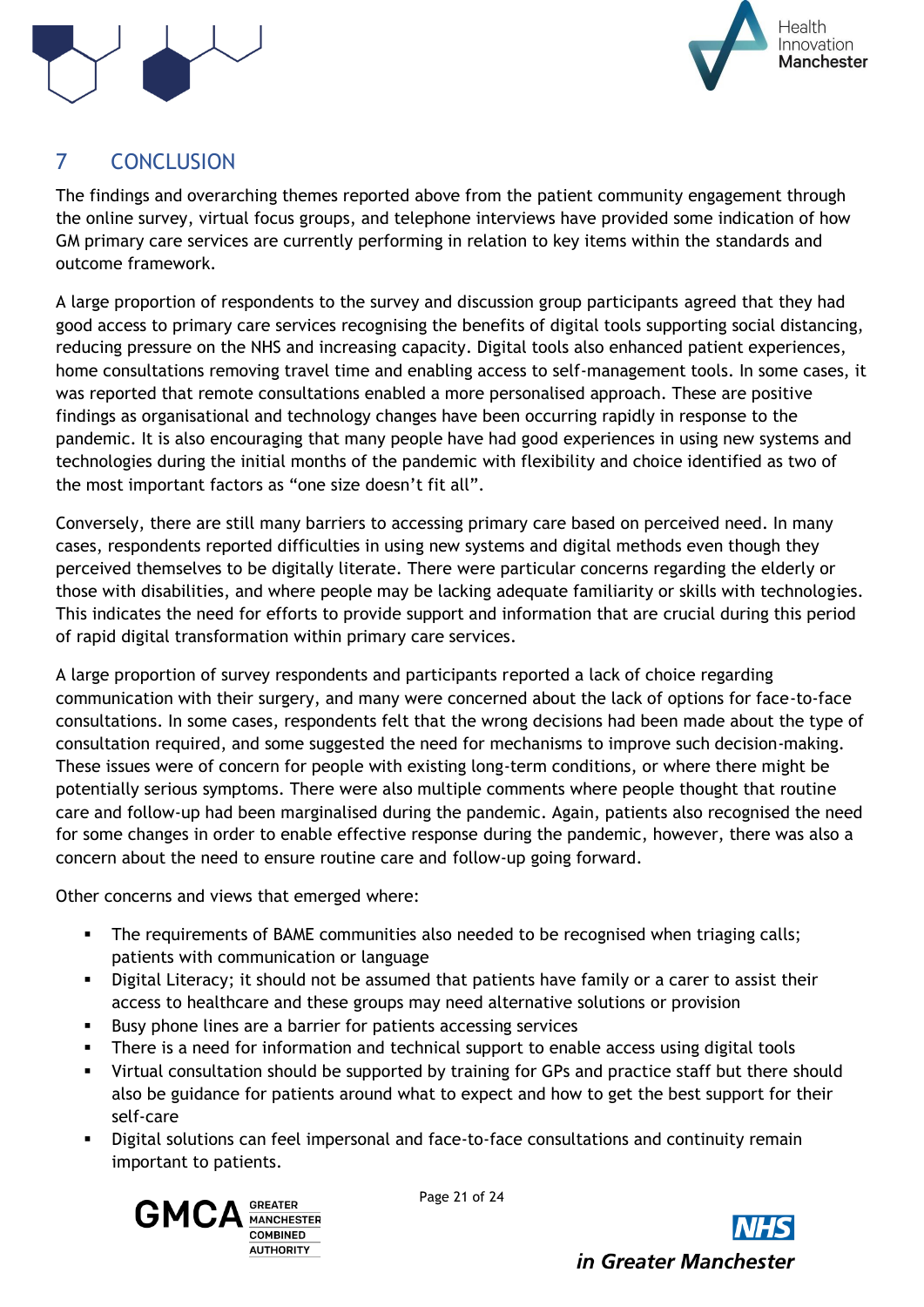



There is a genuine concern that remote consultations could lead to the misdiagnosis of serious health conditions or other patient safety errors

Whilst items within the multiple domains of the framework were identified as important or very important (see section X reporting quantitative analysis), this section has provided some more detailed insights to indicate work needed to support the successful meeting of targets within the framework as this is implemented and rolled out across Greater Manchester.

# <span id="page-21-0"></span>8 CONTRIBUTIONS & ACKNOWLEDGEMENTS

The online survey was developed by PCIE team members in partnership with public contributors (Caroline Sanders (Professor of Medical Sociology, PCIE lead for NIHR ARC-GM & MAHSC), Nicky Timmis (HInM PCIE Manager), Sue Wood (Operations Lead for NIHR ARC\_GM), Nasrine Akhtar (Public contributor, member of HInM PCIE panel and lead for 'Awakening Minds'), and Nick Filer (Public Contributor, HInM PCIE panel). Descriptive statistics for responses to online survey were analysed by Craig Dobson (HInM Project Support Officer). Free text responses were analysed and reported by Caroline Sanders. Online discussion groups were coproduced and facilitated and reported on by Nicky Timmis, Nasrine Akhtar, and Paul Hine. Drafting of the report was completed by Caroline Sanders, Nicky Timmis, Anthony Eromosele, Nasrine Akhtar, Paul Hine and Laura Rooney (HInM Director for Corporate Affairs and Strategy).

Health Innovation Manchester would like to thank all those who have contributed to this engagement programme including the following organisations and individuals: HInM One Manchester Forum, HInM PCIE panel, NIHR - Research for the Future, Manchester University NHS Foundation Trust, Made by Mortals (Paul Hine), and Awakening Minds (Nasrine Akhtar). With special thanks to Craig Dobson for his support and all public contributors that participated in this piece of work.



Page 22 of 24

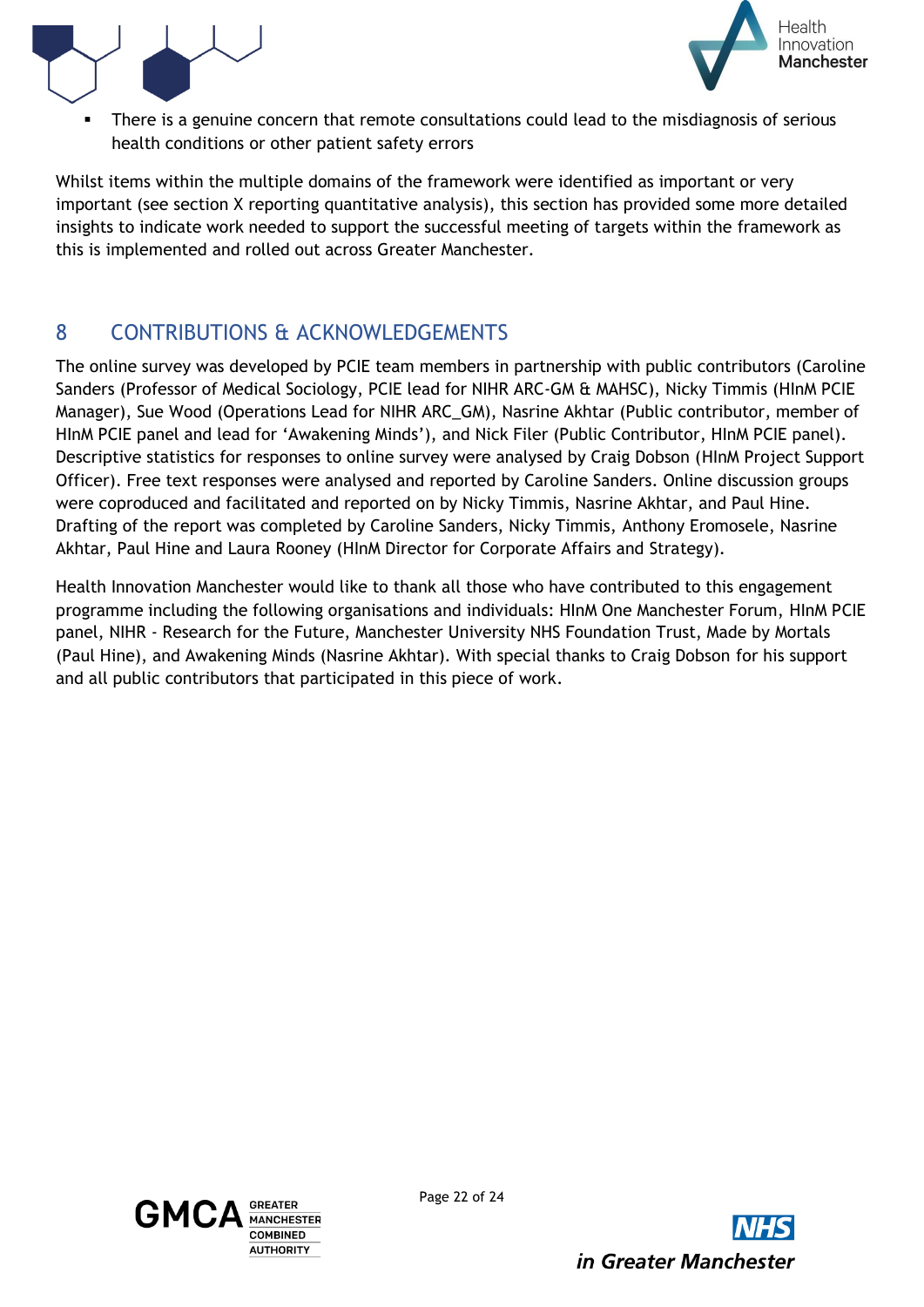



# APPENDIX 1 – Patient Expectations and Requirements

|                | <b>EXPECTATION</b>                                                                                                                                                                                                       | <b>REQUIREMENTS</b>                                                                                                                                                                                                                                                                              |
|----------------|--------------------------------------------------------------------------------------------------------------------------------------------------------------------------------------------------------------------------|--------------------------------------------------------------------------------------------------------------------------------------------------------------------------------------------------------------------------------------------------------------------------------------------------|
|                | I want a timely response to my health query with<br>appropriate follow-up<br>so that I know when I can expect a response and<br>that it will be appropriate to my clinical and personal<br>circumstances                 | Patient/carer can easily log their health condition via the digital<br>1.<br>tool<br>2.<br>Defined response times to queries categorised in accordance to<br>type (e.g. urgent, routine etc)<br>Follow up is part of service<br>3.<br>offer to patient/carer following<br>care/treatment outcome |
| $\overline{2}$ | I want personalised care and treatment according to<br>my specific needs and preferences<br>so that I can be sure the right treatment and care<br>is provided by the right professional, at the right time<br>to suit me | Patients able to request contact from named healthcare<br>1.<br>professional via digital tool<br>2. Patient choice offered around mode of engagement (e.g., text,<br>email, phone, video, face to face)<br>Clinician able to access relevant medical information at the point<br>3.<br>of care   |
| 3              | I want to be empowered to look after my own health<br>and wellbeing<br>so that I can coordinate my own care, around my ne<br>collaboration with my GP or healthcare professional                                         | Ability to self-serve for routine requests (e.g., repeat<br>1.<br>prescriptions) via digital tool<br>Signpost to recommended self-management and digital support<br>2.<br>tools<br>3.<br>Ability to view/contribute to personal health record and care<br>plans                                  |
| 4              | I want to be able to access the service on behalf of<br>someone I care for<br>so that carers are valued rather than viewed as<br>vulnerable                                                                              | 1.<br>Ability to use proxy measures to access the service on someone<br>else's behalf.<br>Ability to share care plan with patients and carers<br>2.                                                                                                                                              |

<span id="page-22-0"></span>



in Greater Manchester